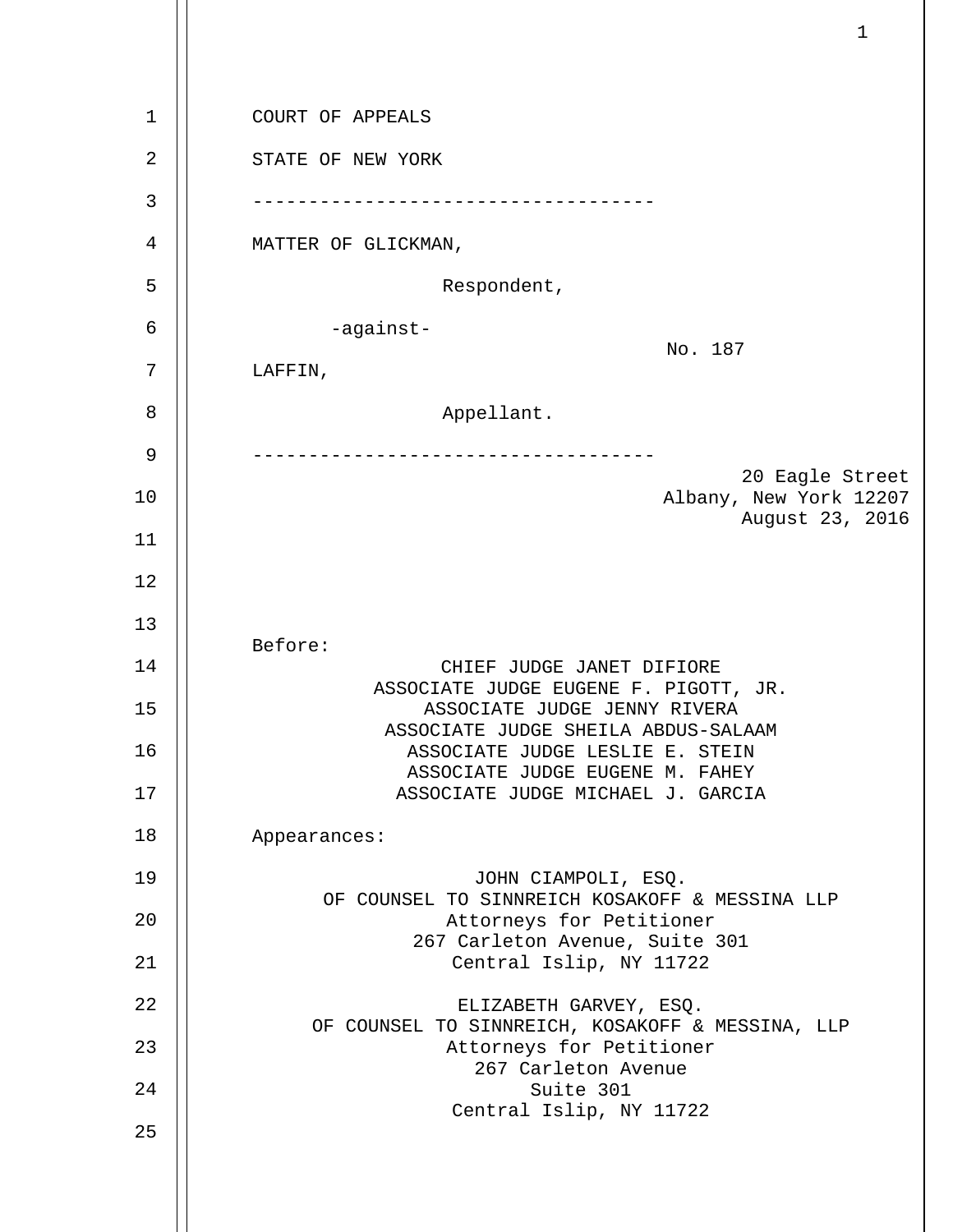| $1\,$          | JAVIER R. TAPIA, ESQ.<br>OF COUNSEL TO SINNREICH, KOSAKOFF & MESSINA, LLP |
|----------------|---------------------------------------------------------------------------|
| $\sqrt{2}$     | Attorneys for Petitioner<br>267 Carleton Avenue                           |
| $\mathbf{3}$   | Suite 301<br>Central Islip, NY 11722                                      |
| $\overline{4}$ |                                                                           |
| 5              | KAMRAN HASHMI, ESQ.<br>PHETERSON SPATORICO NEILANS LLP                    |
| $\epsilon$     | Attorneys for Respondent<br>45 Exchange Street                            |
| 7              | Rochester, NY 14614                                                       |
| $\,8\,$        | Meir Sabbah                                                               |
| $\mathsf 9$    | Official Court Transcriber                                                |
| 10             |                                                                           |
| 11             |                                                                           |
| 12             |                                                                           |
| 13             |                                                                           |
| 14             |                                                                           |
| 15             |                                                                           |
| 16             |                                                                           |
| $17\,$         |                                                                           |
| $18\,$         |                                                                           |
| 19             |                                                                           |
| 20             |                                                                           |
| $21\,$         |                                                                           |
| $2\sqrt{2}$    |                                                                           |
| 23             |                                                                           |
| $2\sqrt{4}$    |                                                                           |
| 25             |                                                                           |
|                |                                                                           |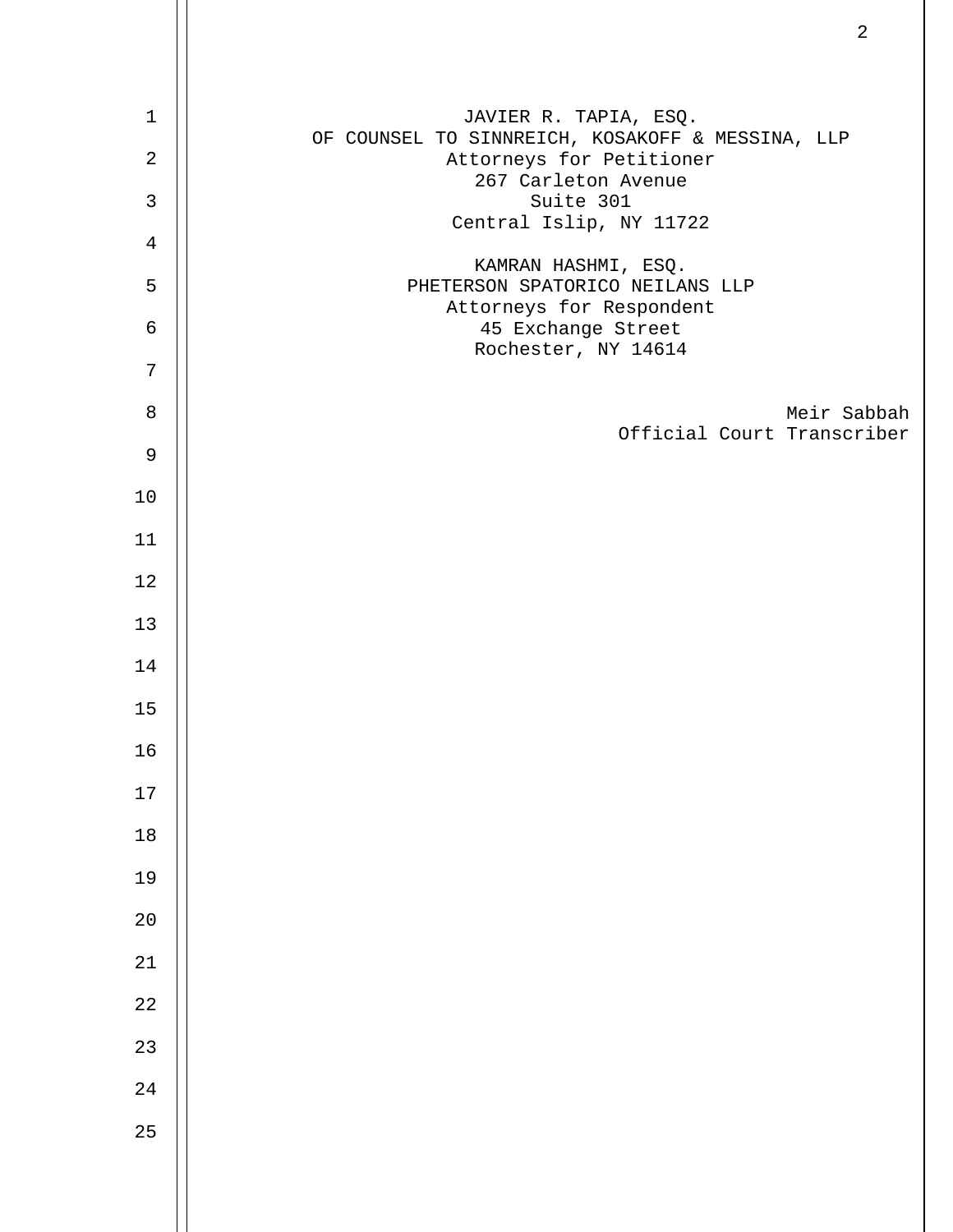1 2 3 4 5 6 7 8 9 10 11 12 13 14 15 16 17 18 19  $20^{\circ}$ 21 22 23 24 25 CHIEF JUDGE DIFIORE: Good morning, everyone. Counsel, I understand that each of you have requested ten minutes' time, correct? MR. CIAMPOLI: Correct. CHIEF JUDGE DIFIORE: Mr. Ciampoli. Are you seeking to reserve rebuttal time, sir? MR. CIAMPOLI: I'll reserve two minutes of my time for rebuttal. CHIEF JUDGE DIFIORE: Please proceed. MR. CIAMPOLI: May it please the court. John Ciampoli for the Appellant. With me today, of counsel, is Elizabeth Garvey and Javier Tapia. Your Honor, there is right and wrong, and the Third Department's decision is clearly wrong. We trust them with the Constitution of this state, and they broke it; they wiped out provisions of the Constitution. We trusted them with the Appellate decisional law of this court, and they didn't even have the courage in their decision to say that they were overruling this  $court - -$ JUDGE PIGOTT: Well, they're a pretty hardworking court; I wouldn't be too tough on them. I think they worked pretty hard on this decision and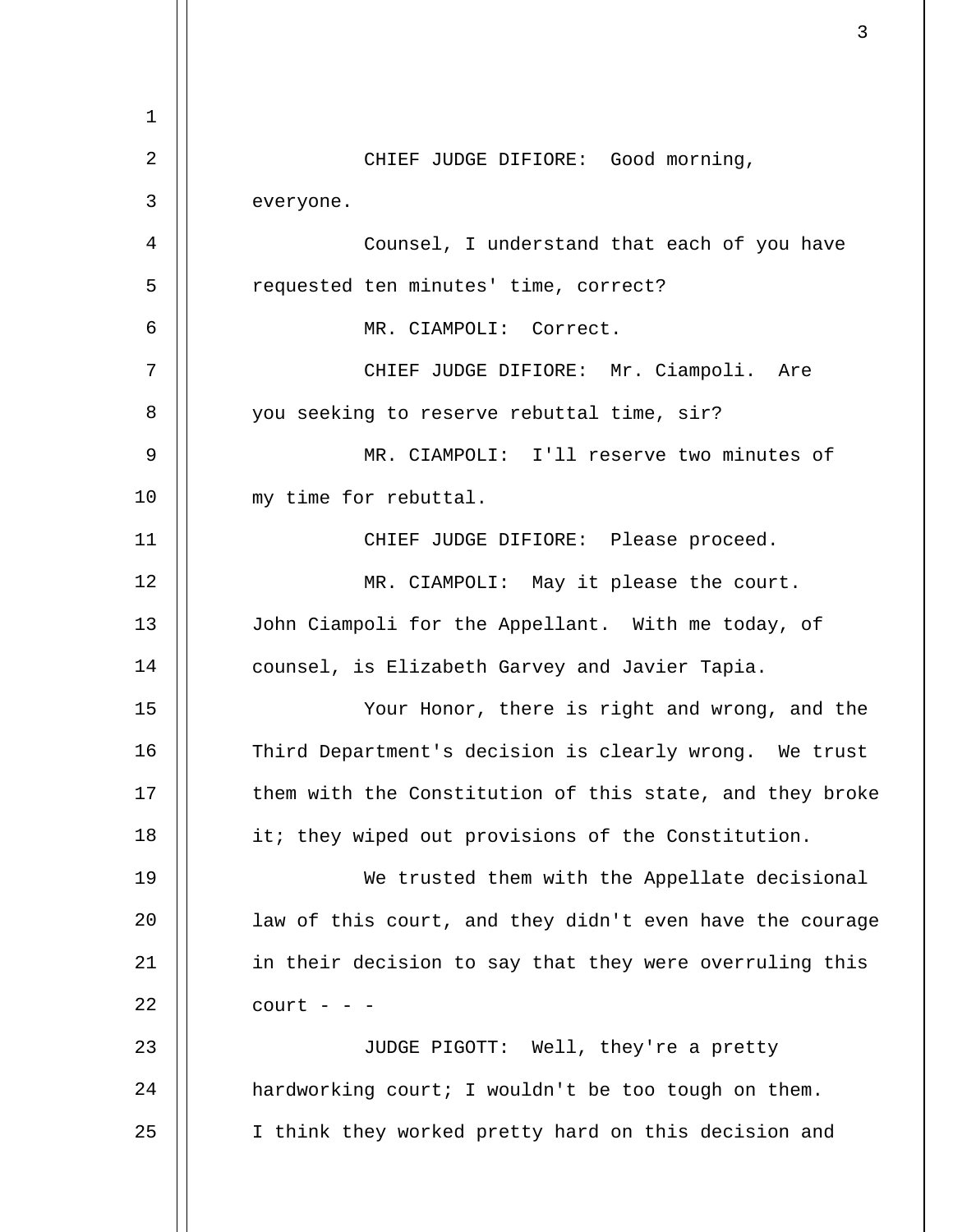| 1  | came to a decision obviously that you disagree with,       |
|----|------------------------------------------------------------|
| 2  | I take it.                                                 |
| 3  | MR. CIAMPOLI: Oh boy, do I disagree with                   |
| 4  | it, Your Honor. And let's start with the                   |
| 5  | Constitution. Okay. Let's start with the minutes of        |
| 6  | the Constitutional convention. Okay.                       |
| 7  | Mr. Kozwalski (ph.) says, "Mr. Chairman, before            |
| 8  | the vote's taken, I'd like to answer Mr. Reigleman (ph.)   |
| 9  | in connection with his point that if a man lives in the    |
| 10 | state for twenty years, and moves out to San Francisco,    |
| 11 | and stays there for five years, I still contend that being |
| 12 | away for five years, he loses close touch with the local   |
| 13 | situation, and he should live here another five years if   |
| 14 | he wants to be a legislator in this state."                |
| 15 | JUDGE RIVERA: Well, you're not suggesting                  |
| 16 | that he moved away and had absolutely no contact with      |
| 17 | New York, was totally isolated and alienated from the      |
| 18 | politics of New York, are you? I mean, that's a            |
| 19 | fact-finding below about what his contacts are; we         |
| 20 | can't revisit that, can we?                                |
| 21 | MR. CIAMPOLI: The fact here is, we have                    |
| 22 | residence; residence has been held by this state's         |
| 23 | courts to be synonymous with domicile. What this           |
| 24 | gentleman did - - -                                        |
| 25 | JUDGE RIVERA: But we've also said that you                 |
|    |                                                            |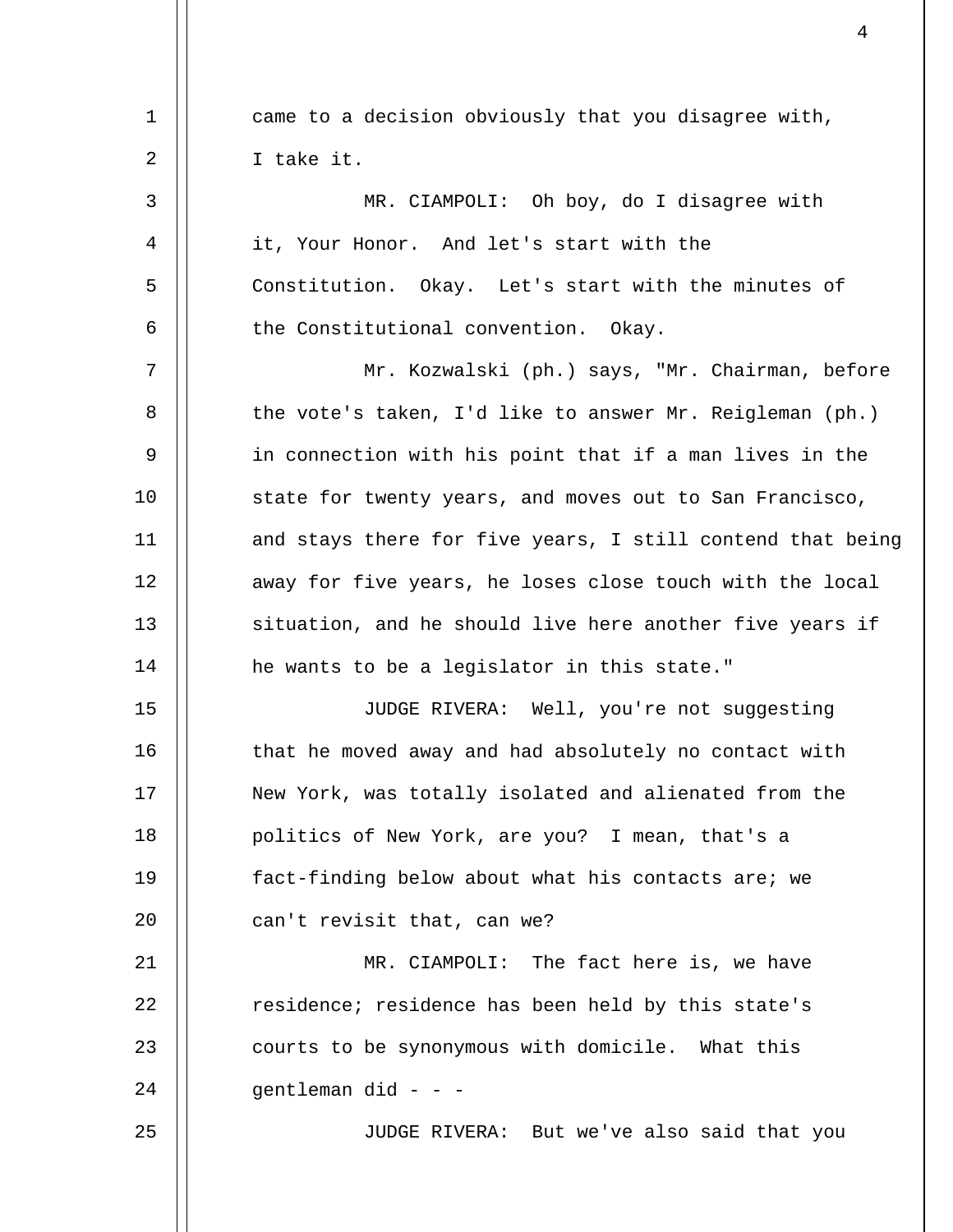1 2 3 4 5 6 7 8 9 10 11 12 13 14 15 16 17 18 19 20 21 22 23 24 25 can have more than one residence, correct? MR. CIAMPOLI: You can, but you can only have one domicile. And what he did in Washington, DC - - - and we have provided in our brief the link to the form he filled out, he signed, he filed with a public agency. Washington, DC Board of Elections didn't want to give me the original form because they don't want to give me anything with a signature on it because of identity theft, but we know he filed it there. JUDGE ABDUS-SALAAM: Is that the determinative factor, Mr. Ciampoli, or is that just a factor to be considered? MR. CIAMPOLI: Well, I've - - - I've urged the court to consider that under  $-$  -  $-$  under the holding in Thompson v. Hayduk, you can consider a lot of factors. However, when we consider the scales, they could put in electric bills, leases, car registrations, driver's licenses. And once I put a registration and a voting record on the other side of the scale, it's the equivalent of putting Mount Everest into the scale. JUDGE PIGOTT: You think that's a bright line, that  $- -$  - that if there's  $- -$  if you voted somewhere other than the State of New York, you now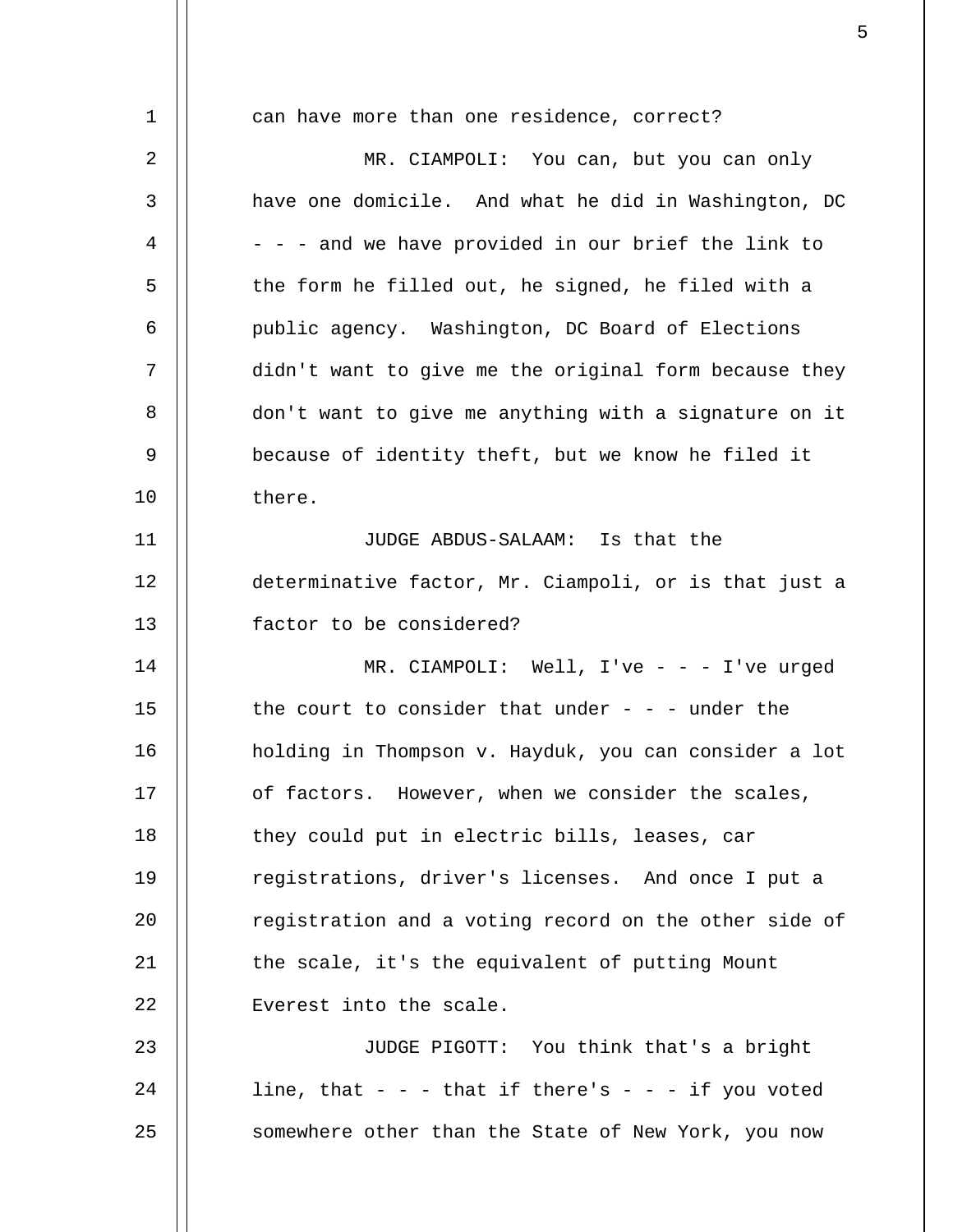1 2 3 4 5 6 7 8 9 10 11 12 13 14 15 16 17 18 19 20 21 22 23 24 25 have to start a new five years. MR. CIAMPOLI: If it's not a bright line, it's virtually a bright line. It  $- - i$  it is so compelling, okay, it is so compelling that I cannot  $f$ athom - - -JUDGE RIVERA: I - - - I thought your argument was the mere registration, not even  $- -$  he didn't even have to vote. MR. CIAMPOLI: Correct. JUDGE RIVERA: Just that he registered. MR. CIAMPOLI: Correct. JUDGE RIVERA: Have I misunderstood you? MR. CIAMPOLI: Correct. JUDGE RIVERA: Okay. What's the - - - is there proof that he actually voted other than his wavering testimony? MR. CIAMPOLI: The Supreme Court found that he voted. He said in  $- - i$ n  $- -$  at trial that he did vote, that he believed he voted; that's good enough for me. JUDGE FAHEY: Did the Appellate Department - - - MR. CIAMPOLI: The  $-$  the Appellate  $-$ - JUDGE RIVERA: - - - determine that he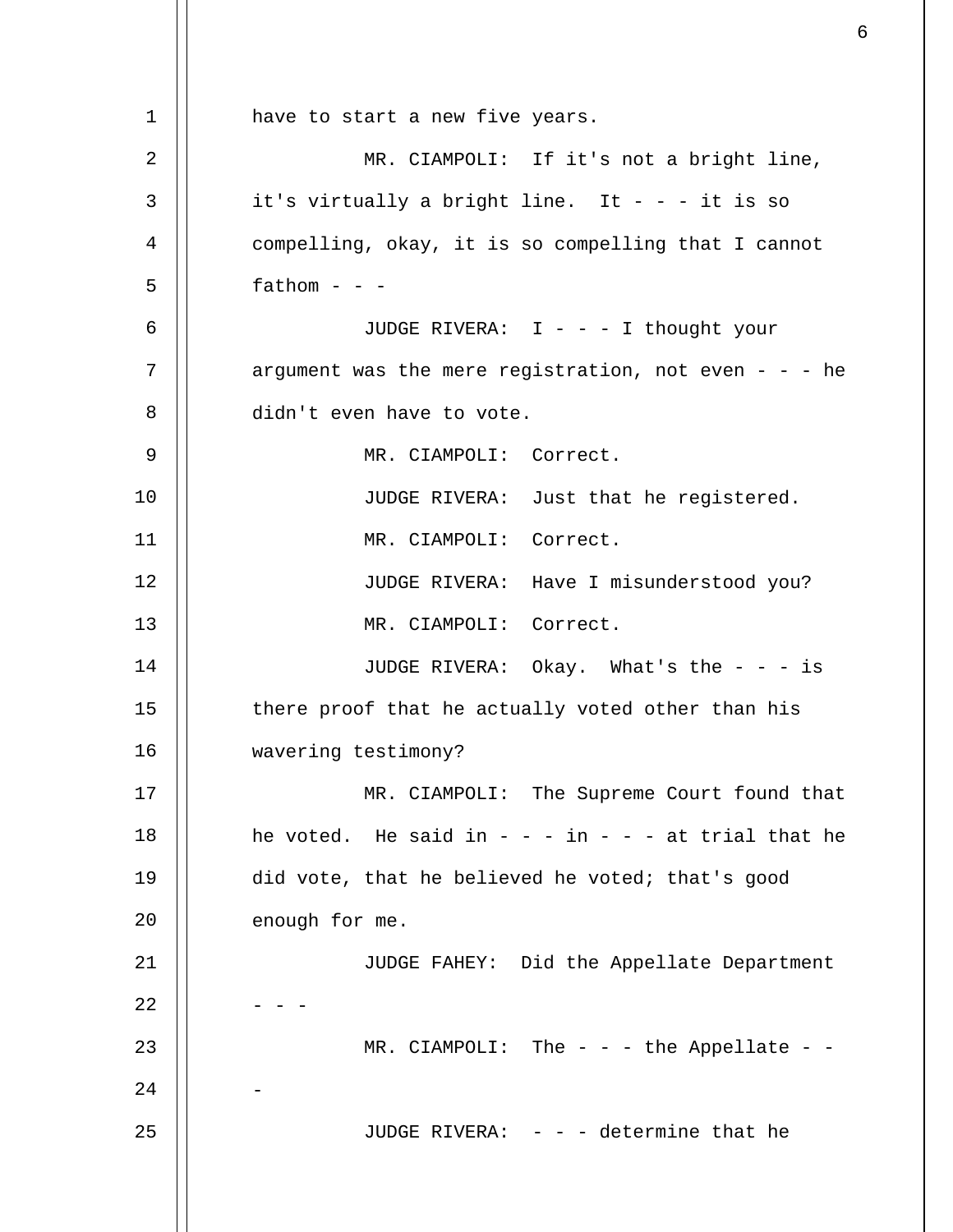| 1  | voted or did they - - -                               |
|----|-------------------------------------------------------|
| 2  | MR. CIAMPOLI: The Appellate - - -                     |
| 3  | JUDGE RIVERA: - - - base this on                      |
| 4  | registration alone?                                   |
| 5  | MR. CIAMPOLI: $I - -$ The Appellate                   |
| 6  | Division focused on the registration. And $I - - - I$ |
| 7  | think that that's a very proper thing to do - - -     |
| 8  | see, I'm not being that tough on them, because - - -  |
| 9  | JUDGE RIVERA: Thank goodness.                         |
| 10 | MR. CIAMPOLI: $-$ - $-$ that is a sworn               |
| 11 | statement, it's the equivalent of an affidavit in     |
| 12 | every jurisdiction in this state, and it's filing an  |
| 13 | instrument with a public agency and asking that       |
| 14 | public agency to rely on it.                          |
| 15 | JUDGE RIVERA: Well, so - - -                          |
| 16 | JUDGE STEIN: Let me - - - I'm sorry.                  |
| 17 | JUDGE RIVERA: So if we agree with you that            |
| 18 | registration can be a bright line, does it matter     |
| 19 | what the registration law is in the other             |
| 20 | jurisdiction? Isn't what matters here, from your      |
| 21 | side, the fact that the DC registration statute and   |
| 22 | how it defines residency is the functional equivalent |
| 23 | to New York's, because if it was different, it might  |
| 24 | be a different case, right?                           |
| 25 | MR. CIAMPOLI: Well, more than that is that            |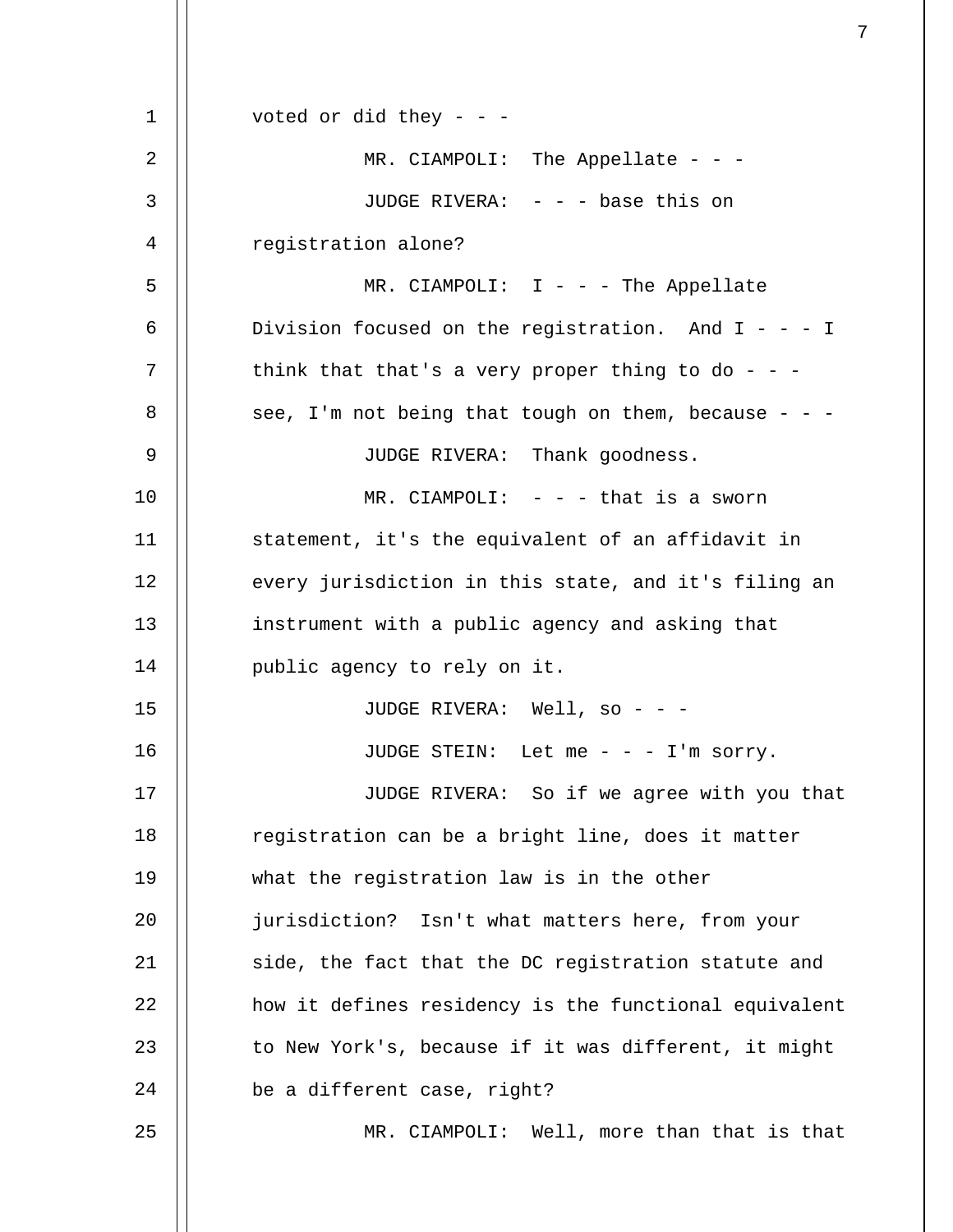1 2 3 4 5 6 7 8 9 10 11 12 13 14 15 16 17 18 19  $20^{\circ}$ 21 22 23 24 25 both statutes - - -JUDGE RIVERA: Um-hum. MR. CIAMPOLI:  $- -$  have you file with a public agency a sworn statement that you are a domiciliary of that jurisdiction. Okay. That ends it. That, when  $- -$  - that  $- -$  in Calcaterra, what ended the court's inquiry was that Calcaterra had gone to Pennsylvania, filed for a divorce in Pennsylvania, and in her declaration to get a divorce, she proclaimed that she was a domiciliary - - - JUDGE STEIN: What if  $-$  -MR. CIAMPOLI: - - - of Pennsylvania - - -JUDGE STEIN: What if it was the - - -  $MR. CIAMPOLI: - - - during the five-year$ period. JUDGE STEIN: What if it was the other way around? What if the candidate, all of the indicia of domicile are in Washington, DC, and the only thing the candidate has is that he or she filed or registered to vote at one particular time in New York. Is that enough to prove domicile in New York? MR. CIAMPOLI: Well, Judge Stein, that is the crux of all the cases the Third Department and my adversaries rely on.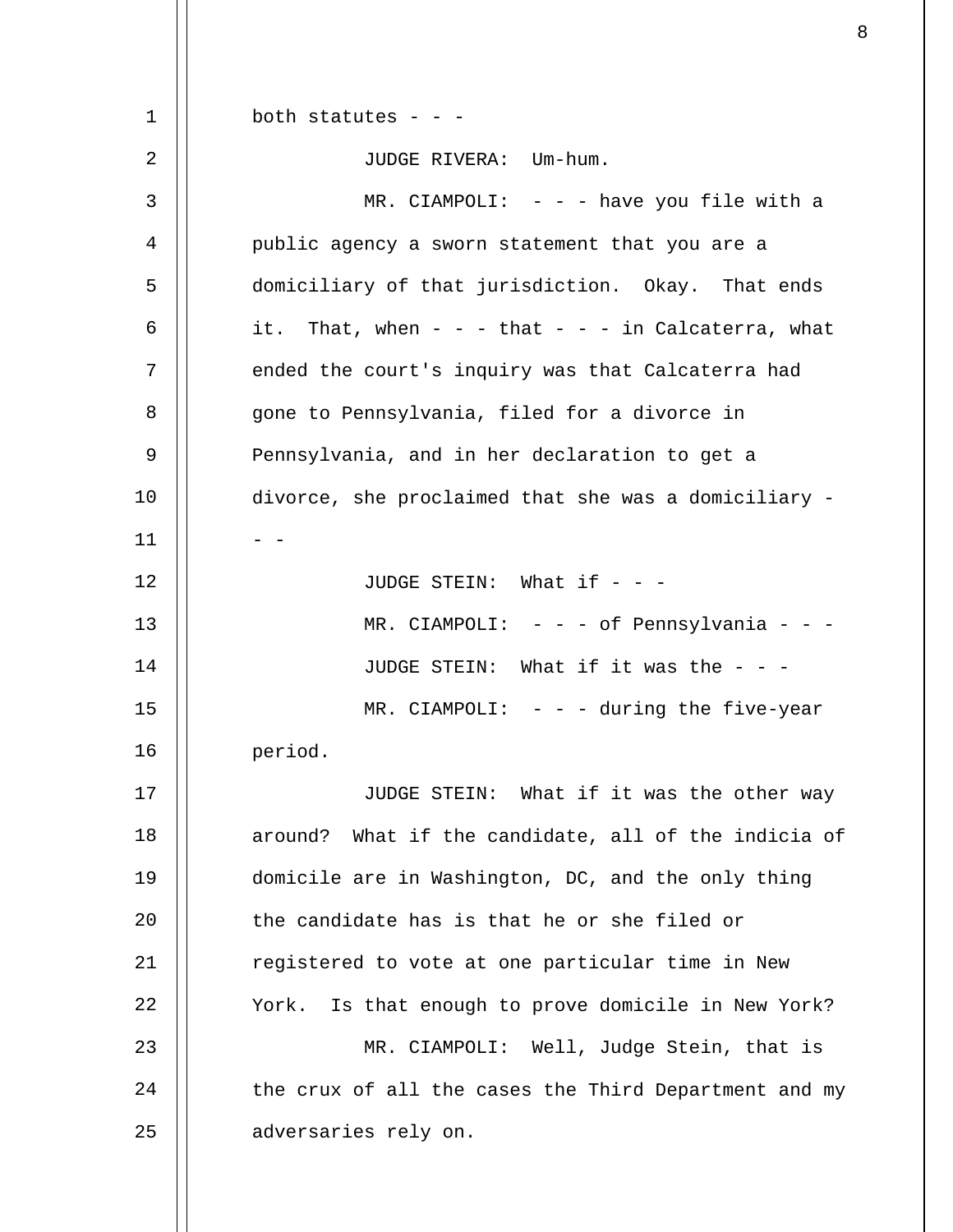| $\mathbf 1$    | JUDGE STEIN: Okay.                                        |
|----------------|-----------------------------------------------------------|
| $\overline{2}$ | MR. CIAMPOLI: Stavisky v. Koo was an                      |
| 3              | attempt to impeach Peter Koo's voter registration.        |
| 4              | He had re - - - he owned a condominium in Queens, he      |
| 5              | had registered to vote there, and Stavisky went to        |
| 6              | court to prove that that was a sham.                      |
| 7              | This is $-$ - first of all, this is not a case            |
| 8              | of a voter; this is not a case of whether the candidate's |
| 9              | residence on his petition is true; this is a case of the  |
| 10             | five-year Constitutional residency requirement. So could  |
| 11             | it be impeached if I were to run for senator assembly and |
| 12             | registered in New York but really I lived in California?  |
| 13             | Okay.                                                     |
| 14             | JUDGE FAHEY: But isn't it - - - is it - -                 |
| 15             |                                                           |
| 16             | MR. CIAMPOLI: You could go - - -                          |
| 17             | JUDGE FAHEY: Hold on.                                     |
| 18             | MR. CIAMPOLI: $-$ - $-$ and bring an action to            |
| 19             | $impeak - -$                                              |
| 20             | JUDGE FAHEY: Hold on, hold on. It's                       |
| 21             | really a factors case, isn't it? It seems to me you       |
| 22             | can go either one of two ways here. You can either        |
| 23             | say definitively the act of registering, as Judge         |
| 24             | Stein was saying, defines your - - - defines your         |
| 25             | residence; that's it. That's the way I understand         |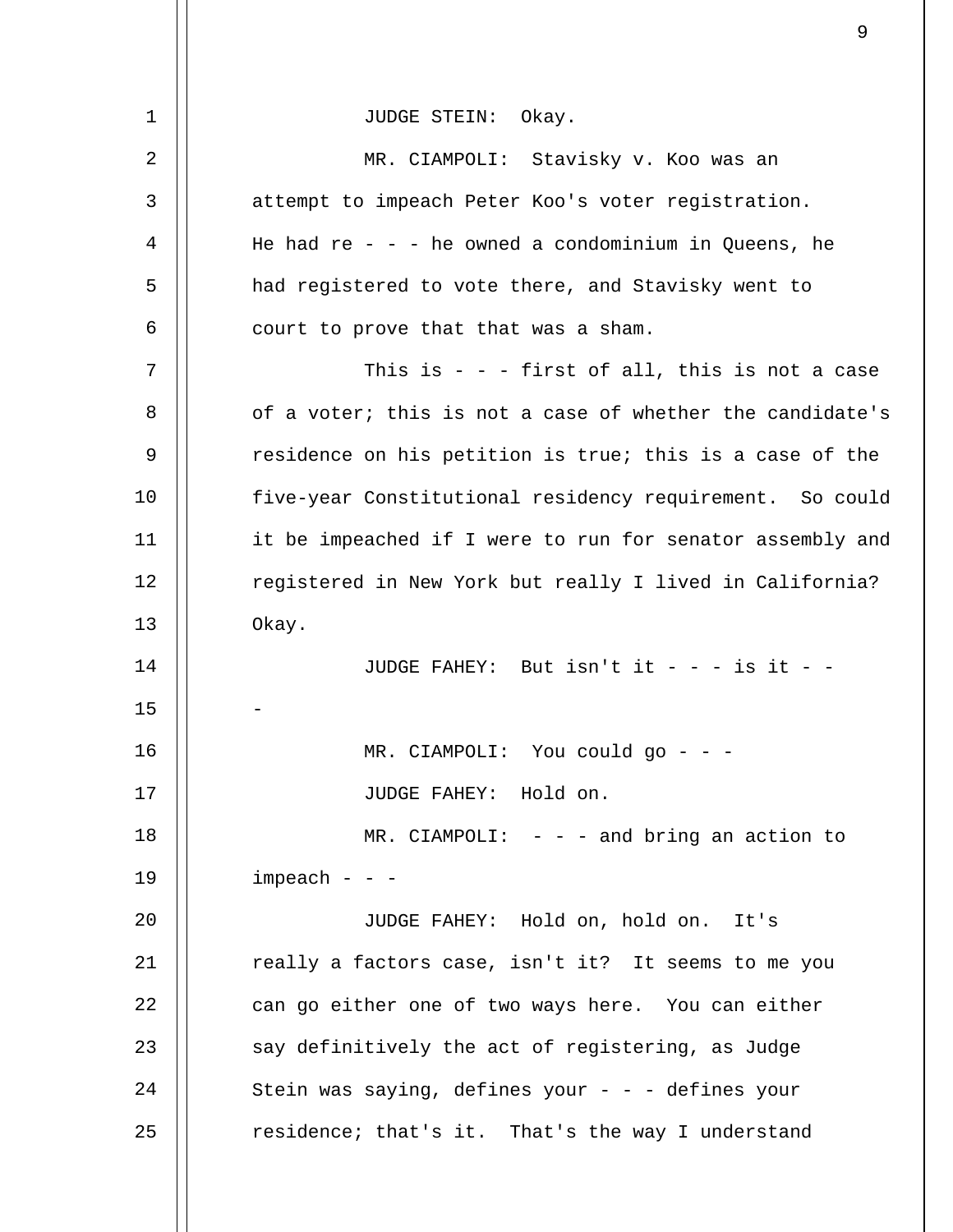your argument, and that's the way I understand the dissent. Or it's a factors case, which means that the Appellate Division weighs all the factors, and the only way that we can touch that  $-$  - - and I'm not even sure if we can in this case  $- - i$ s if there is an abuse of discretion as a matter of law.

1

2

3

4

5

6

23

7 8 9 10 11 12 13 14 15 16 So we have two pathways that we can analyze the case under: either clear bright line, you've registered there, that's it, we're done, you know, for within the five years; or we can do a factors analysis. And let's say maybe in this case the registration would - - - would - - - would establish residency because of the Washington, DC statute or because of certain other factors. But it doesn't necessarily mean that in all cases registration must, therefore, vitiate your New York residence.

17 18 19  $20^{\circ}$ And so either the dissent is right, and it's a - - - it's a fact - - - it's a bright line rule one way or the other, or it's a factors case and it's not really something that we can touch.

21 22 MR. CIAMPOLI: Well, and  $I - - - I - - I$ respectfully submit that there is a third path.

JUDGE FAHEY: Okay.

24 25 MR. CIAMPOLI: And that is that it's a factors case, but this is a compelling factor  $-$  -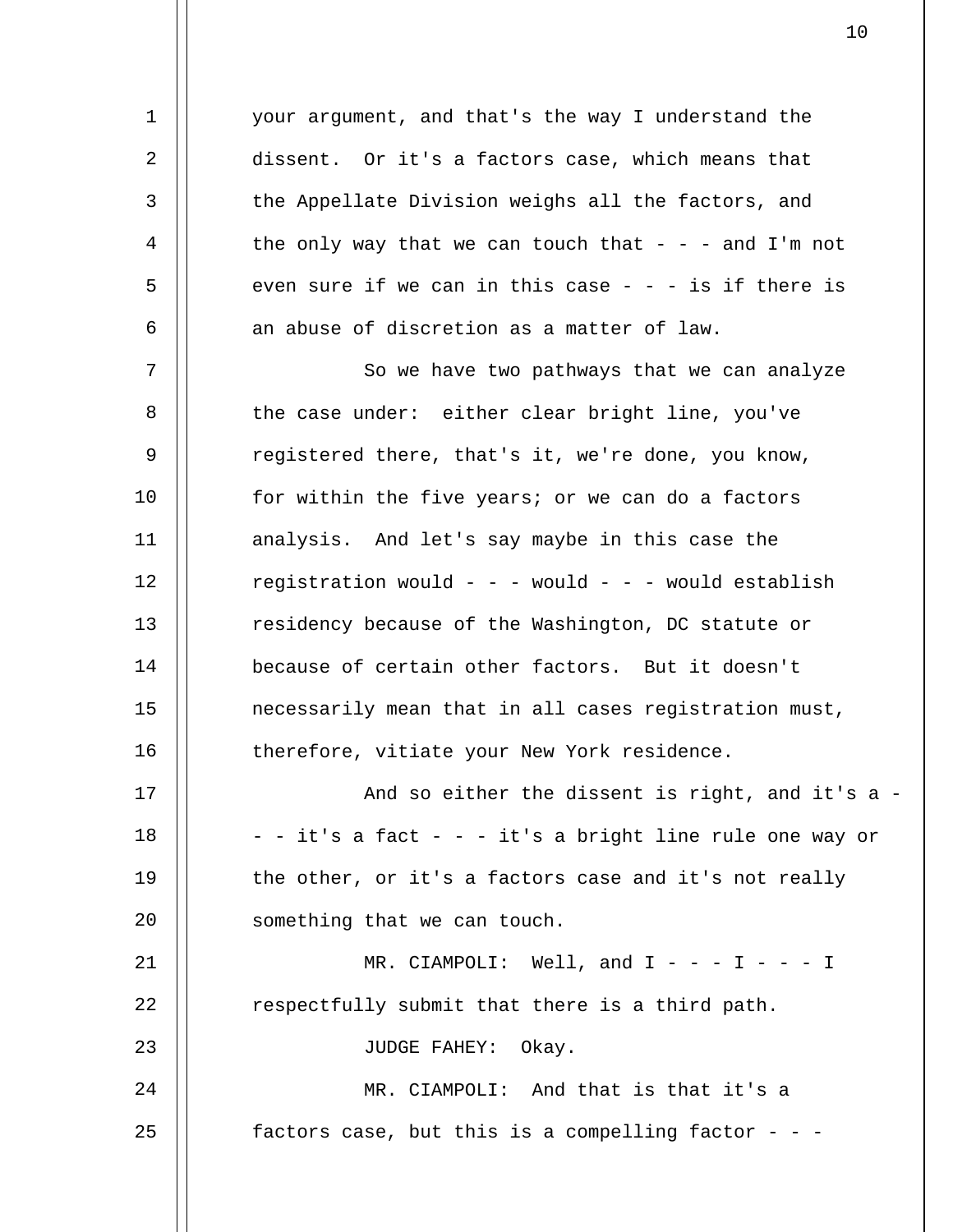1 2 3 4 5 6 7 8 9 10 11 12 13 14 15 16 17 18 19  $20^{\circ}$ 21 22 23 24 25 JUDGE FAHEY: So you aren't arguing for - - - MR. CIAMPOLI:  $- -$  - because it's for electoral purposes. JUDGE FAHEY: Let me just get this straight so I understand your argument. You aren't saying that it's a bright line rule's case; you're saying that the factors here are so overwhelming that they couldn't have gone this way? MR. CIAMPOLI: I believe that it is a bright line rule. However, in the alternative, I am asserting that it is a factors case with one compelling factor, and it's similar to Calcaterra. JUDGE FAHEY: Um-hum. MR. CIAMPOLI: In fact, though, this rises above the evidence in Calcaterra because Calcaterra declared her domicile for the purposes of getting a divorce. JUDGE ABDUS-SALAAM: Isn't this exactly what the dissent found in this case  $-$  -MR. CIAMPOLI: Yes. JUDGE ABDUS-SALAAM: - - - in the Appellate Division, that it was factors plus? MR. CIAMPOLI: Yes.  $I - - - I$  believe they found that it was factors, and that  $-$  - - that they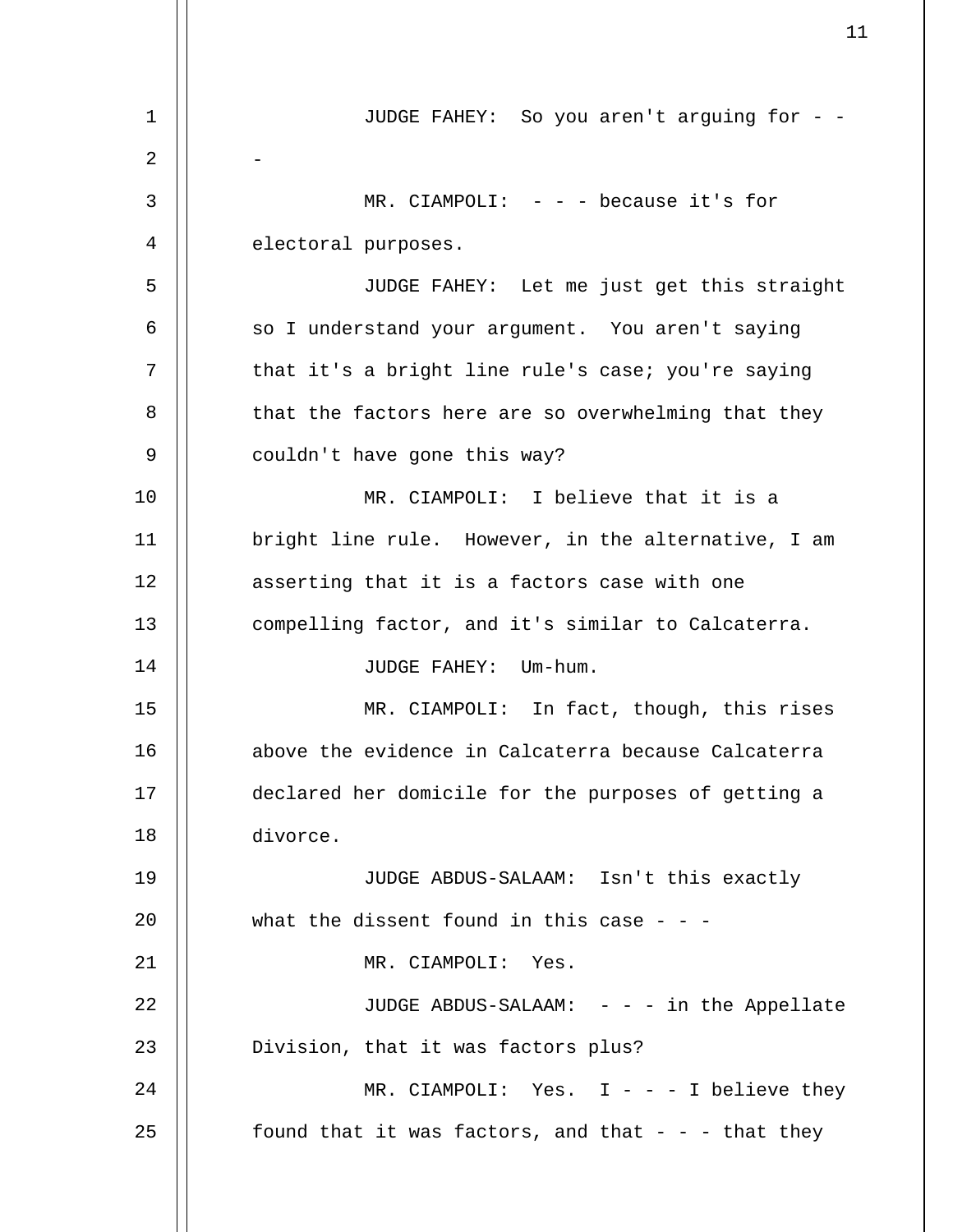| 1  | were bound by Thompson v. Hayduk, which is the law of   |
|----|---------------------------------------------------------|
| 2  | this court.                                             |
| 3  | CHIEF JUDGE DIFIORE: Thank you, Mr.                     |
| 4  | Ciampoli.                                               |
| 5  | MR. CIAMPOLI: Thank you very much, Your                 |
| 6  | Honors.                                                 |
| 7  | CHIEF JUDGE DIFIORE: Mr. Hashmi.                        |
| 8  | MR. HASHMI: May it please the court.                    |
| 9  | Kamran Hashmi for Respondent, Steven Glickman.          |
| 10 | Your Honors, we have to view this case from the         |
| 11 | world that we live in, and we live in a world where     |
| 12 | there's only one definition under the New York State    |
| 13 | Election Law of residence, whether or not it's a voter, |
| 14 | whether or not it's a candidate. We have one - - -      |
| 15 | JUDGE PIGOTT: Residence or domicile?                    |
| 16 | MR. HASHMI: Residence. There is one                     |
| 17 | definition for residence, and this court, in People     |
| 18 | v. O'Hara, tells us that residence is akin to           |
| 19 | domicile. So we start from there.                       |
| 20 | JUDGE STEIN: Yeah, but I guess my question              |
| 21 | is, is does it make sense to have $- - -$ to $- - -$ to |
| 22 | be able to declare one residence for voting purposes,   |
| 23 | while for that same time period, declaring another      |
| 24 | residence for candidacy purposes. Isn't that what we    |
| 25 | have here?                                              |
|    |                                                         |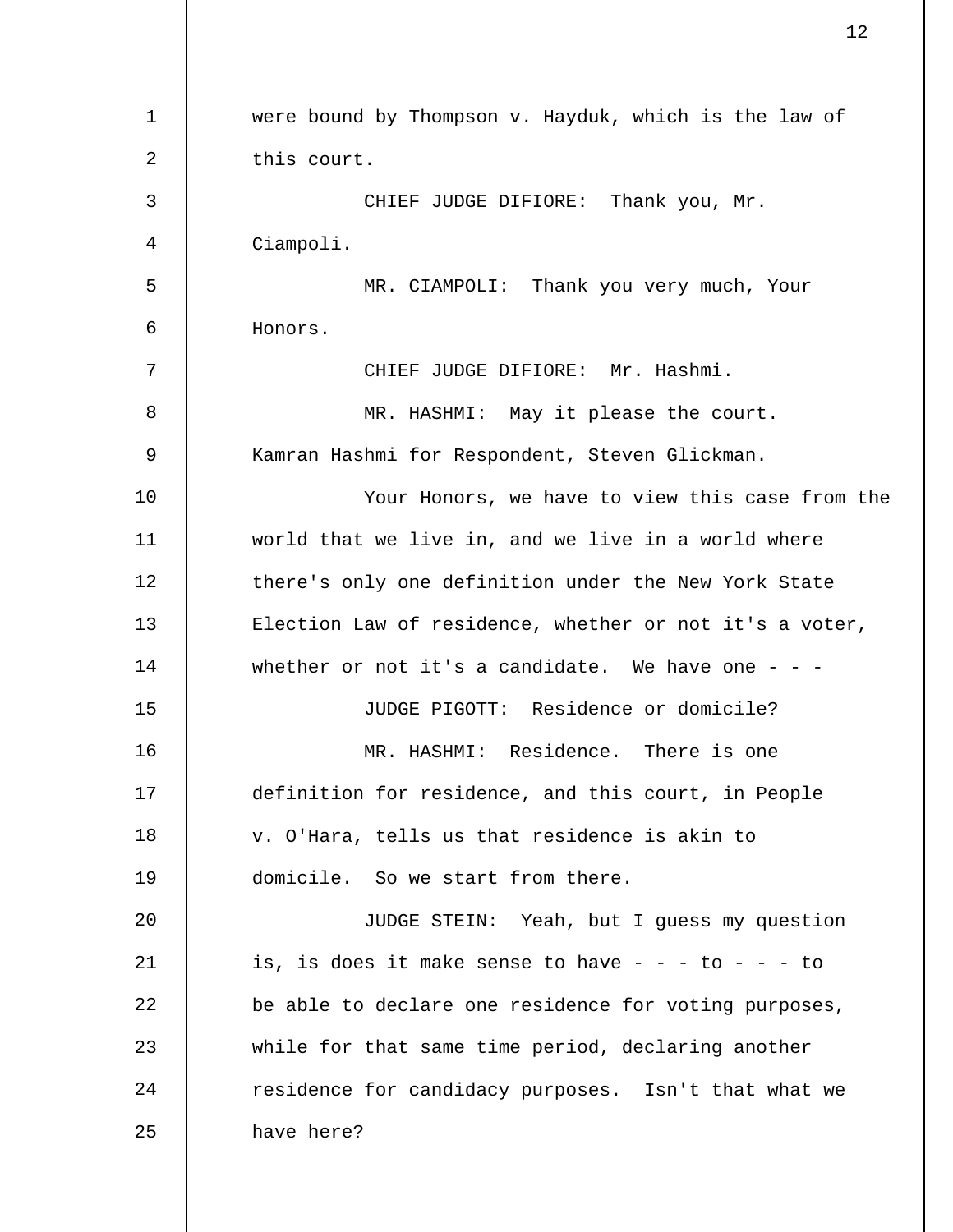| 1  | MR. HASHMI: What we have here is $- - i s$            |
|----|-------------------------------------------------------|
| 2  | a situation that we must consider with all of the     |
| 3  | factors. That's what the case law guides us - - -     |
| 4  | JUDGE STEIN: But - - -                                |
| 5  | MR. HASHMI: Sure.                                     |
| 6  | JUDGE STEIN: $-$ - $-$ but how can they be two        |
| 7  | different residences. Whichever way you go, whether   |
| 8  | it's factors or anything else, how does it make any   |
| 9  | sense to say, when we look at all the factors, for    |
| 10 | voting purposes, you were a resident of DC because    |
| 11 | you said you were a resident of DC, and you went to   |
| 12 | vote there, but for candidacy purposes, you're a      |
| 13 | resident of New York because of all these other       |
| 14 | factors. How does that make any sense?                |
| 15 | MR. HASHMI: Well, Your Honor, this court's            |
| 16 | precedent quides us towards that making sense. We     |
| 17 | have a combination of $-$ - $-$ of People v. O'Hara,  |
| 18 | McNab, and Hosley telling us that dual residence is   |
| 19 | permissible in the context of $-$ - $-$               |
| 20 | JUDGE FAHEY: The problem is, is that DC               |
| 21 | statute is particularly tough for your position,      |
| 22 | isn't it; I mean, doesn't it say something like, has  |
| 23 | maintained a residence and does not claim voting      |
| 24 | residence or right to vote in any state or territory? |
| 25 | MR. HASHMI: Your Honor, you raise a - - -             |
|    |                                                       |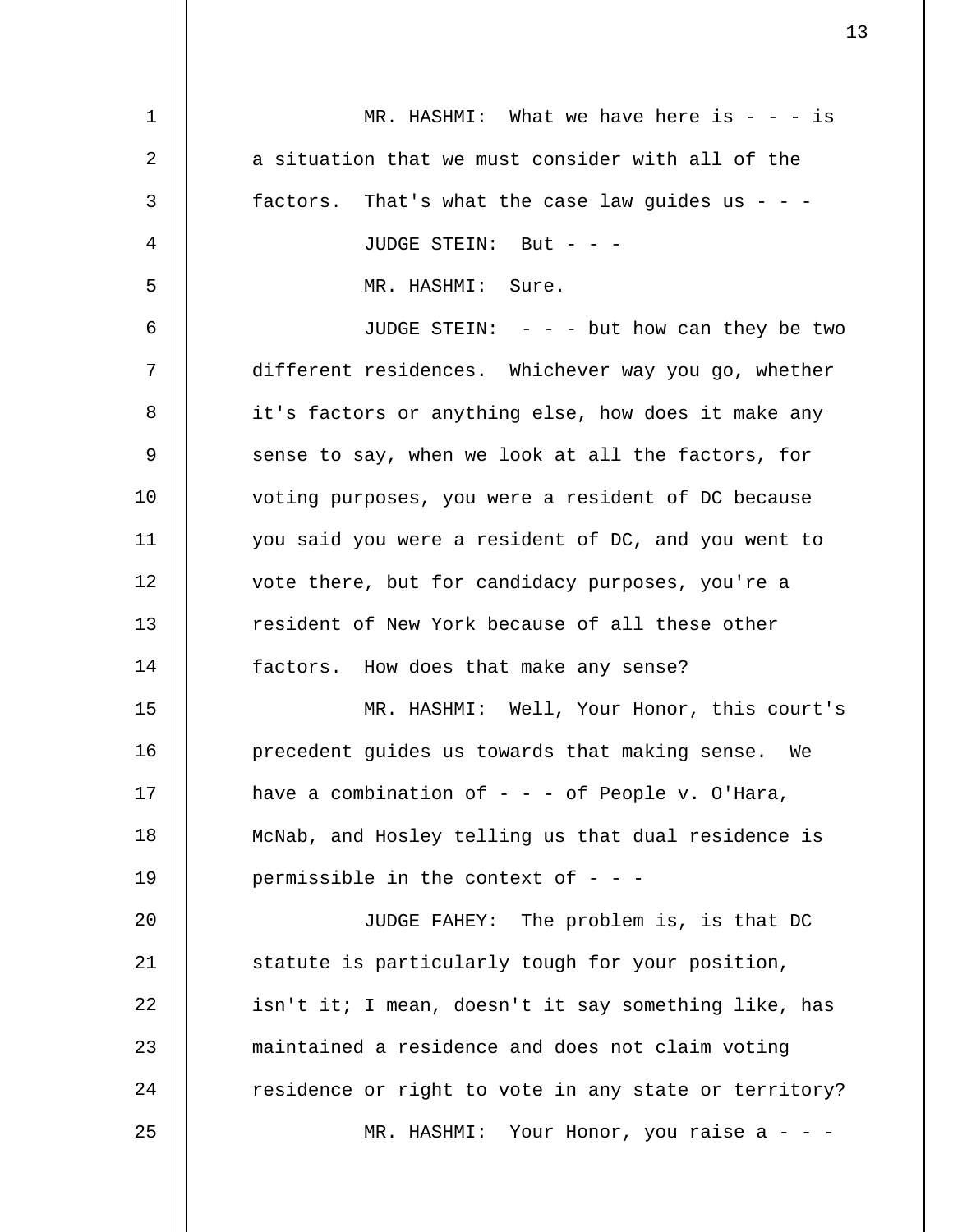1 2 3 4 5 6 7 8 9 10 11 12 13 14 15 16 17 18 19 20 21 22 23 24 25 that's a great point. The danger here of establishing a bright line rule is that, are we going to make a state-by-state analysis with voter registration; shouldn't it all be the same thing? JUDGE PIGOTT: No. Why - - - why - - - why wouldn't he vote absentee; if he was from New York and  $-$  -  $-$  and, as he says, just, you know, resident of DC for purposes of work and school - - - MR. HASHMI: Correct. JUDGE PIGOTT:  $- - i f$  he was really domiciled in New York and that's where he wanted to be, he could have filed for an absentee ballot and voted in 2014 in New York. MR. HASHMI: Again, Your Honor, we have to  $- - -$  we have to look  $- -$  - respectfully, we have to look at the intent component here, and that's  $-$  -JUDGE PIGOTT: No, what I'm suggesting is he could have done that. He chose not to do that, and the  $-$  -  $-$  and the alternative, then, is  $-$  -  $-$  is where do we get the voter fraud. I mean, he could have voted in both, the way  $- -$  - the way your argument goes. MR. HASHMI: Well, if  $- - i$  if we take a look at, again, the facts and circumstances here, this was same-day voting, November 4th, 2014, walking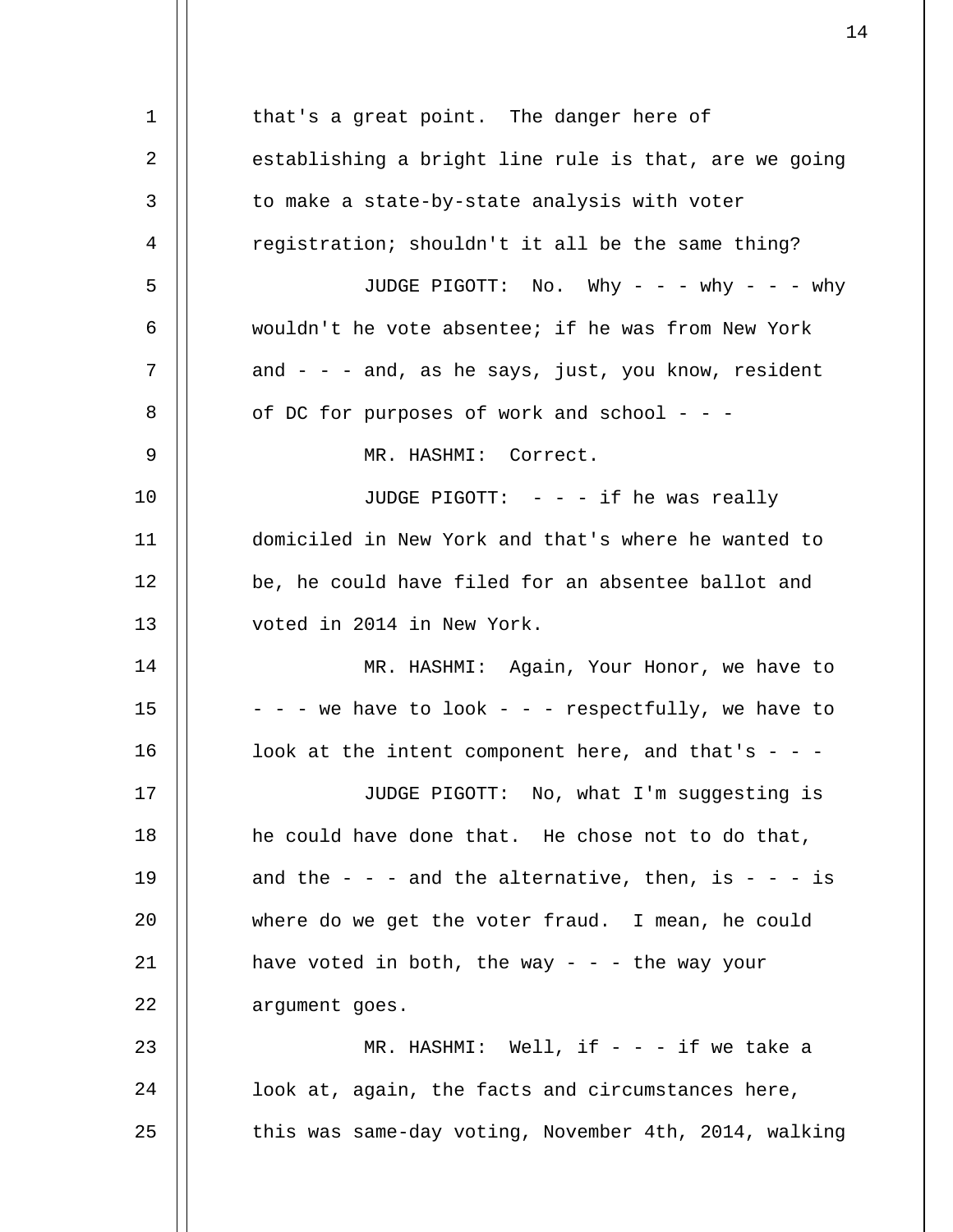1 2 3 4 5 6 7 8 9 10 11 12 13 14 15 16 17 18 19 20 21 22 23 24 25 down the street, walking into a polling place, and registering. He did not take the extra act of voting. The records show that Mr. Glickman did not vote. And I'd like to refer to the  $-$  -JUDGE ABDUS-SALAAM: Which record is that, counsel, because your adversary said that he tes - - - Mr. Glickman testified at the trial that he did vote, or he remembered voting. MR. HASHMI: Mr. Glickman recalls he thinks that he voted, but the certified record from the DC Board of Elections says that he didn't vote. This happened two years ago, Your Honor. JUDGE PIGOTT: I - - - I - - - you don't remember if you voted two years ago? MR. HASHMI: That's what the testimony was below, Your Honor. JUDGE STEIN: If it's the one and only time you ever maybe voted in one place, you wouldn't remember?  $MR. HASHMI: I - - - I - - I couldn't$ answer that question. JUDGE PIGOTT: And he registers on that day, and he says, I am now registering to vote in DC, and I'm walking out because, why? I mean, it makes  $no - - - well, go ahead.$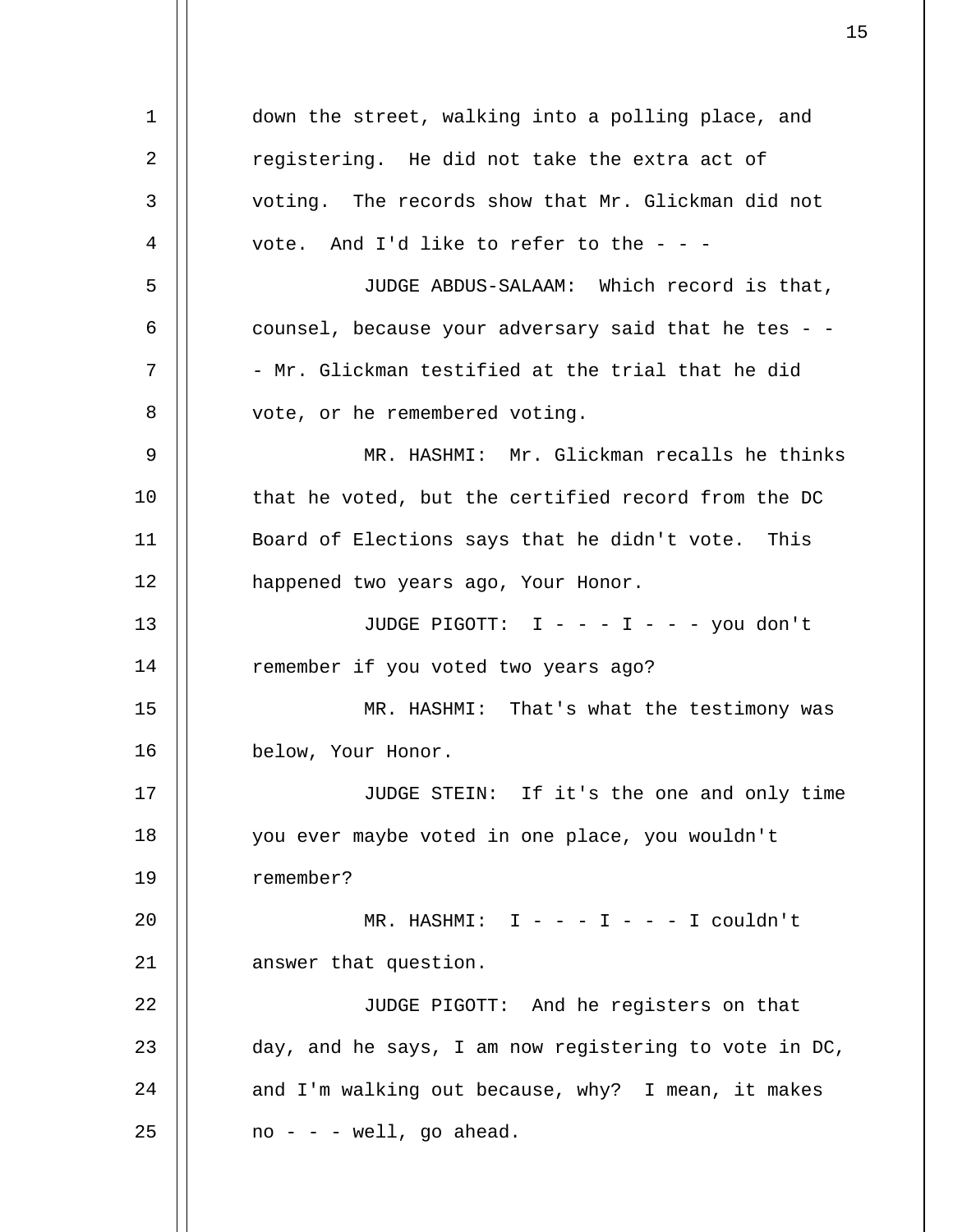| $\mathbf 1$ | MR. HASHMI: And we don't have the piece of                |
|-------------|-----------------------------------------------------------|
| 2           | paper in front of us that Mr. Glickman may have           |
| 3           | signed. That's not - - - that was never put into          |
| 4           | eviden $-$ - $-$ evidence, and it was on them to present  |
| 5           | clear and convincing evidence to the court.               |
| 6           | JUDGE FAHEY: But there's no - - - it's not                |
| 7           | contested that he registered, right?                      |
| 8           | MR. HASHMI: No, there is no - - - we're                   |
| 9           | not contesting that he registered.                        |
| 10          | JUDGE FAHEY: Just so I'm clear.                           |
| 11          | MR. HASHMI: I'd like to refer back to the                 |
| 12          | Calcaterra case that $-$ - $-$ that Mr. Ciampoli refers   |
| 13          | to. I believe that he's mischaracterized the              |
| 14          | Calcaterra case. In that case, Mr. Ciampoli is            |
| 15          | saying that the key evidence was the divorce papers       |
| 16          | where she - - - she declared a PA domicile. That's        |
| 17          | not true.                                                 |
| 18          | If we take a look at what the actual court                |
| 19          | below said, from the lower court and the Supreme          |
| 20          | Court, we have $-$ - $-$ the court is saying, "Based upon |
| 21          | her conduct of surrendering her New York driver's         |
| 22          | license, voting in Pennsylvania, and maintaining her      |
| 23          | bank account in Pennsylvania, obtaining her divorce       |
| 24          | in Pennsylvania, filing income taxes in Pennsylvania      |
| 25          | listing herself as a nonresident of New York, it is       |
|             |                                                           |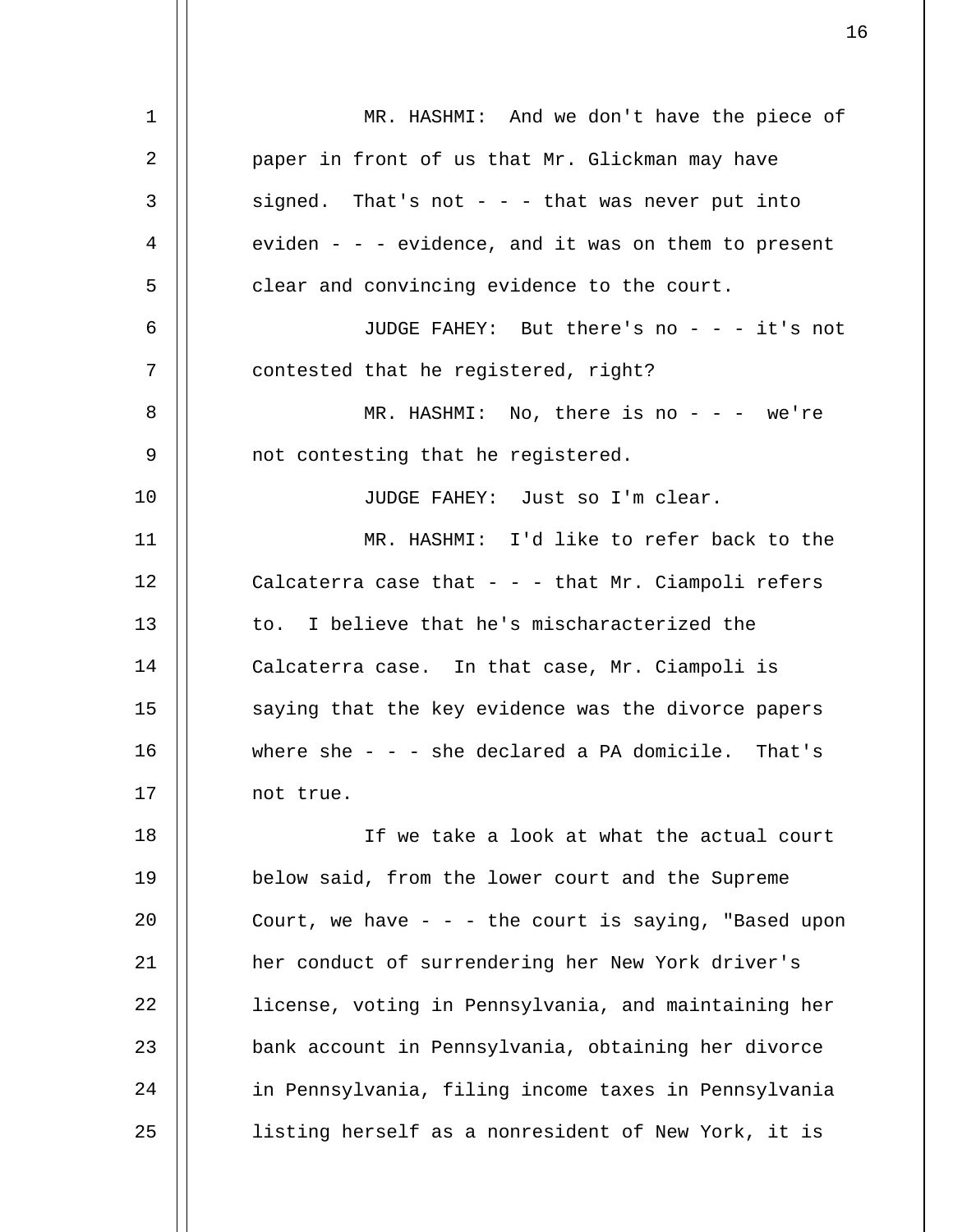1 2 3 4 5 6 7 8 9 10 11 12 13 14 15 16 17 18 19  $20^{\circ}$ 21 22 23 24 25 this court's reluctant opinion that for the period from November 2005 until May of 2006, the candidate was not a New York resident". So the court took a multifactorial approach despite the fact that there was a specific statement regarding domicile in the context of her divorce proceeding. And the Appellate Court essentially affirmed that, and did not refer to the divorce being a key factor whatsoever here. CHIEF JUDGE DIFIORE: Mr. Hashmi, I'd like to get back to the concept of the qualified elector under the code, and the words that the elector does not claim voting residence or right to vote in any state or territory other than DC. What's the practical import of those words; what's the effect of those words? MR. HASHMI: This is from the DC code? Well, that's the danger here. If we delve into the code of each specific locality that an individual is voting in, these people are voting - - - are registering to vote, maybe when they are not - - - they have no designs of running for public - - -CHIEF JUDGE DIFIORE: Mr. Glickman, though. MR. HASHMI: Sure. He had  $-$  -  $-$  he had no designs of running for public office at the time.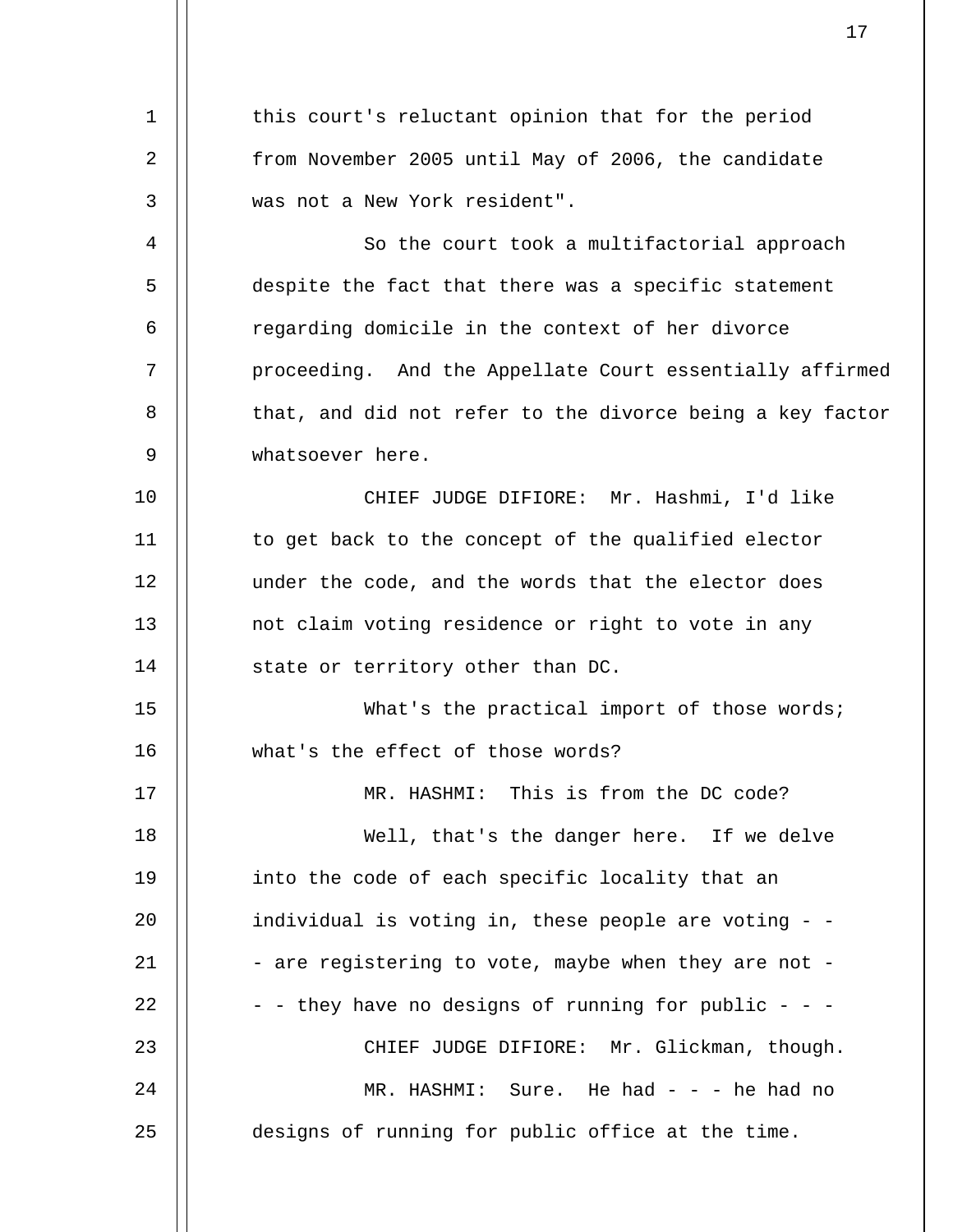| 1  | How was he supposed to know in the future that we     |
|----|-------------------------------------------------------|
| 2  | would be in the Court of Appeals today arguing about  |
| 3  | this one small morsel of evidence?                    |
| 4  | CHIEF JUDGE DIFIORE: Is that                          |
| 5  | determinative, his future intention of whether or not |
| 6  | to vote $- - -$ to run?                               |
| 7  | MR. HASHMI: Intent $ -$ intent is the                 |
| 8  | analysis. If we look at People v. O'Hara, if we even  |
| 9  | look at the Thompson case, Thompson v. Hayduk, the    |
| 10 | court there took everything in its entirety. If we    |
| 11 | read the entire opinion, we see that the court took   |
| 12 | all the evidence into account, and while they found   |
| 13 | no domici - - - evidence of no domicile, they did     |
| 14 | find evidence of that candidate voting outside of the |
| 15 | jurisdiction.                                         |
| 16 | JUDGE RIVERA: I'm a little confused. What             |
| 17 | are you indicating is his intent when he signs his    |
| 18 | registration, the same-day registration but           |
| 19 | apparently walks in and walks out without voting?     |
| 20 | I'm not clear.                                        |
| 21 | MR. HASHMI: Could you rephrase the                    |
| 22 | question, Your Honor?                                 |
| 23 | JUDGE RIVERA: No, no, what are you indic -            |
| 24 | - - what are you suggesting is the intent, his        |
| 25 | intent?                                               |
|    |                                                       |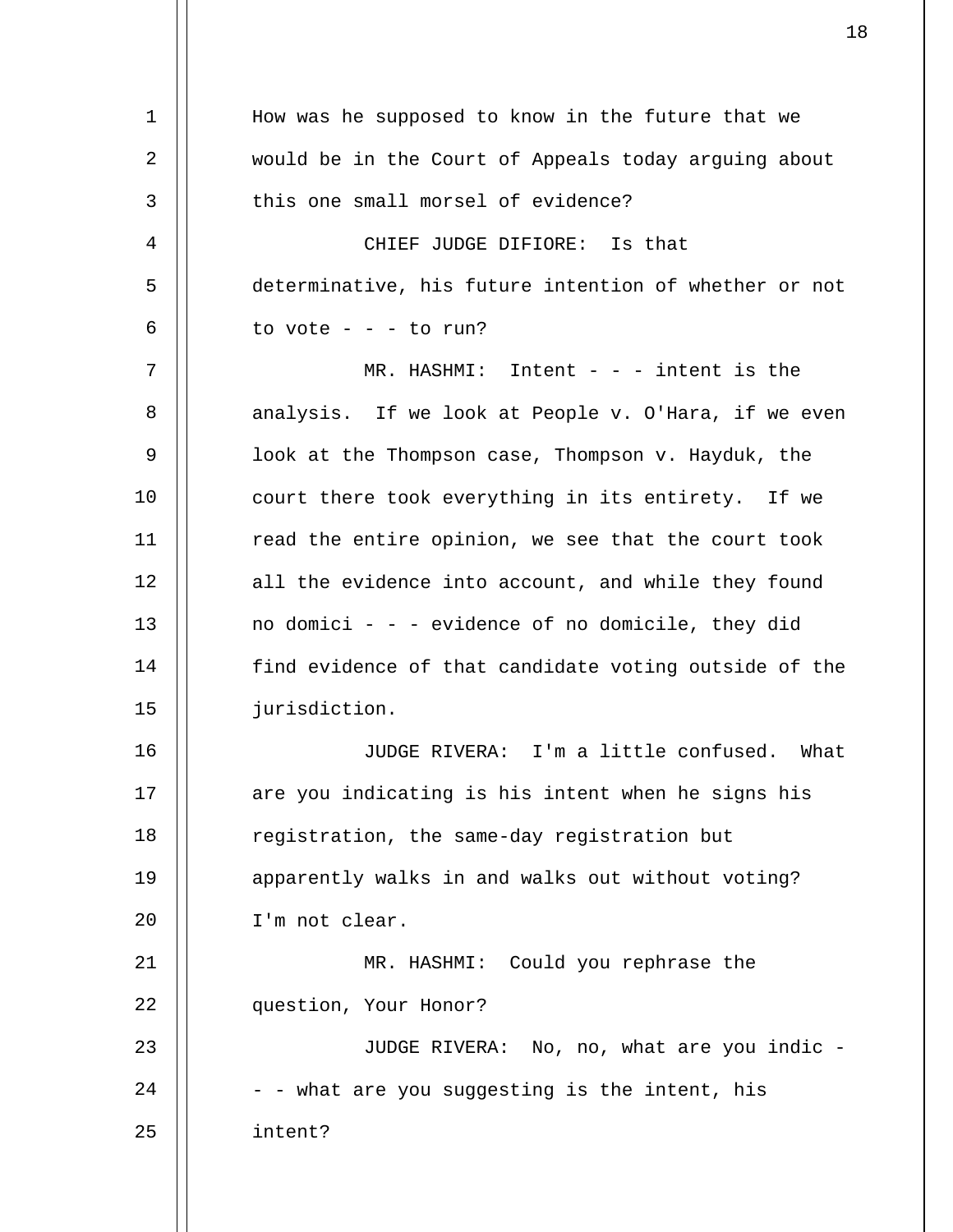| $\mathbf 1$    | MR. HASHMI: Well, you have to take - - -              |
|----------------|-------------------------------------------------------|
| $\overline{2}$ | the intent at that specific moment - - -              |
| 3              | JUDGE RIVERA: Yes, yes.                               |
| 4              | $MR. HASHMI: - - - may have been just$                |
| 5              | voting for an issue. We don't even know. We have no   |
| 6              | idea - - -                                            |
| 7              | JUDGE RIVERA: But that's the point of the             |
| 8              | statute. And as you - - - as you say, with look at    |
| 9              | every jurisdiction, that would be the rule, but even  |
| 10             | you are arguing that this is a multifactor analysis.  |
| 11             | So that is what a court does, it - - -                |
| 12             | MR. HASHMI: Absolutely.                               |
| 13             | JUDGE RIVERA: What - - -                              |
| 14             | MR. HASHMI: $I - - - I'm$ not arguing that -          |
| 15             |                                                       |
| 16             | JUDGE RIVERA: Looking at the time - - -               |
| 17             | MR. HASHMI: I am not arguing that this                |
| 18             | should not go against Mr. Glickman. I feel like this  |
| 19             | should go into the bag of other factors, and whatever |
| 20             | the court determines, overall intent over the course  |
| 21             | of the last five years, that's what should control,   |
| 22             | and that has been the analysis since $- - -$ when     |
| 23             | People v. O'Hara essentially - - -                    |
| 24             | JUDGE ABDUS-SALAAM: Oh, oh, I see. So                 |
| 25             | you're - - - you're saying you look at that and you   |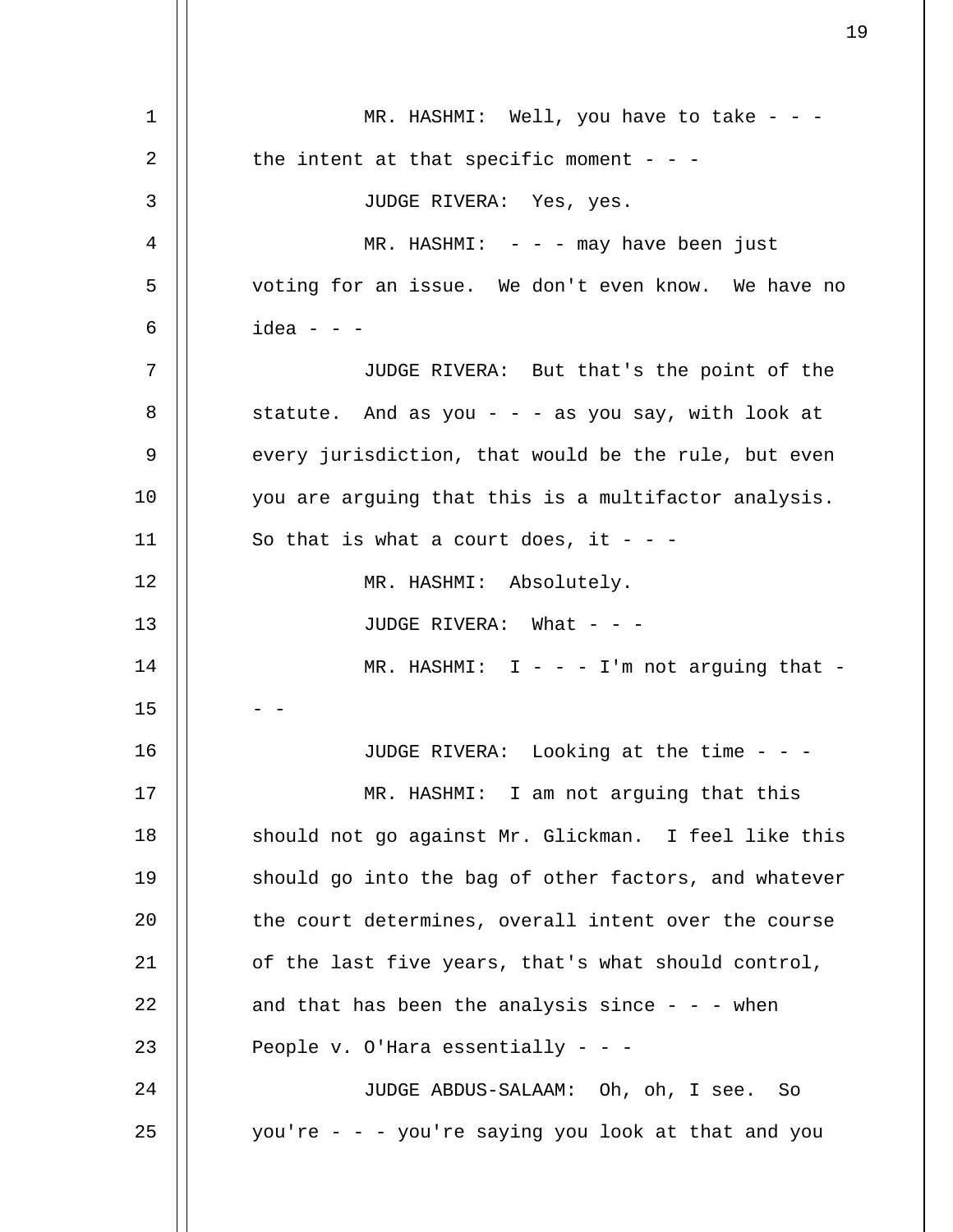| $\mathbf 1$ | say, so his intent over five years, even if at any     |
|-------------|--------------------------------------------------------|
| 2           | moment in time there's a blip and there's a different  |
| 3           | intent and a different $- - -$ at a moment in time, it |
| 4           | doesn't matter.                                        |
| 5           | MR. HASHMI: Correct.                                   |
| 6           | JUDGE RIVERA: That was your - - -                      |
| 7           | MR. HASHMI: You take a multifactorial                  |
| 8           | approach just like the case that counsel cited.        |
| 9           | JUDGE ABDUS-SALAAM: If Mr. Glickman had                |
| 10          | registered and voted in Washington, DC more than once  |
| 11          | during that five-year period, would you say, then,     |
| 12          | that you'd have to look at the other factors, like he  |
| 13          | had a residence in New York, kept a bike there, some   |
| 14          | personal belongings? You would still say if he - - -   |
| 15          | if he voted multiple times in Washington, DC, that we  |
| 16          | would still have to do a multifactorial test?          |
| 17          | MR. HASHMI: Correct. Just like the court               |
| 18          | in Jones v. Blake in the First Department where it     |
| 19          | was alleged that the candidate had voted twice in      |
| 20          | Washington, DC, and filed income tax returns as well,  |
| 21          | and had a peripatetic work history.                    |
| 22          | So this case is a lot lower than what                  |
| 23          | happened in Jones v. Blake. We have one isolated       |
| 24          | incident, one morsel of evidence with a mountain of    |
| 25          | other evidence completely overriding this morsel of    |
|             |                                                        |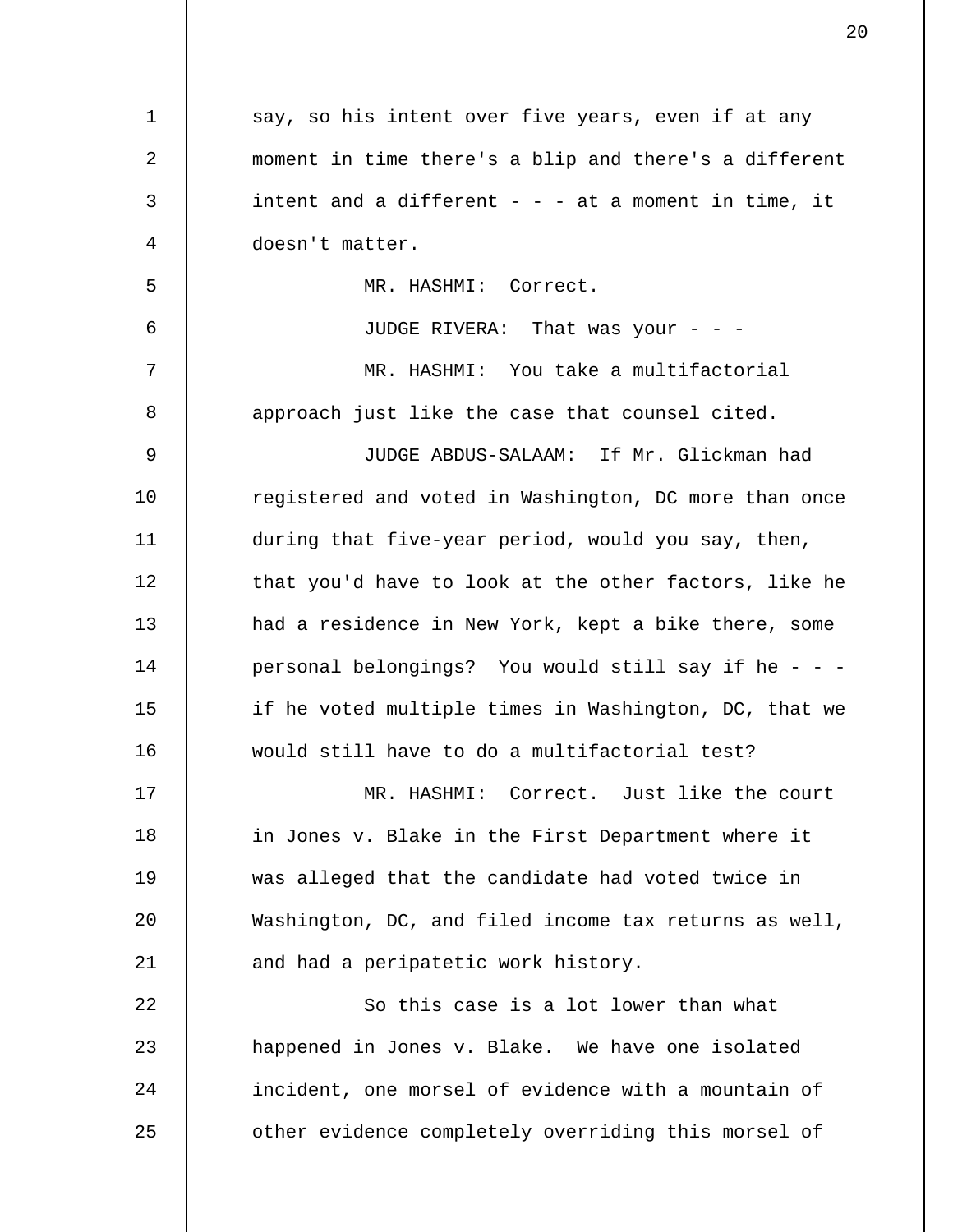1 2 3 4 5 6 7 8 9 10 11 12 13 14 15 16 17 18 19  $20^{\circ}$ 21 22 23 24 25 evidence. And I'm not saying that this evidence should not be considered by the court. I believe it is appropriate for the court to consider this small piece of evidence in the context of the bigger picture here. JUDGE STEIN: But when - - - when - - when - - - I'm still bothered by the fact that when -- - when a vote - - - when a voter signs an affidavit saying that he or she has a residence or a domicile in another jurisdiction, that's  $-$  -  $-$  that's his or her statement of intent with regard to where he or she is at that particular moment, and  $- - -$  and our case law says you can have two domiciles, you can have two residences, but only one for purposes of voting. So at that moment in time, is that not your residence for purposes of voting? MR. HASHMI: I do not believe so because - - - JUDGE STEIN: For purposes of the Election Law. MR. HASHMI: Sure. JUDGE STEIN: So it means nothing that you sign this affidavit  $-$  -MR. HASHMI: It means a lot.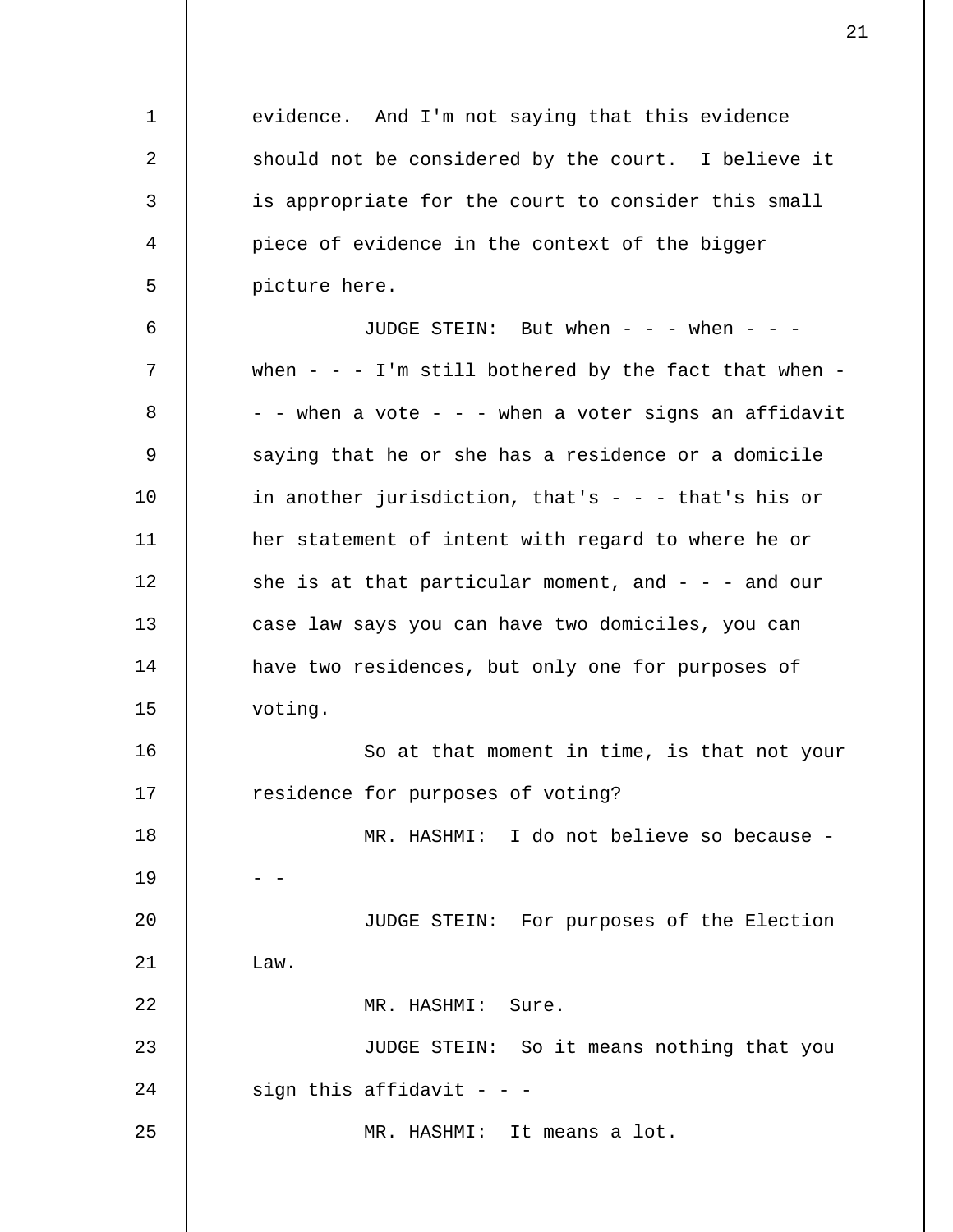| 1  | JUDGE STEIN: - - - that says that's your              |
|----|-------------------------------------------------------|
| 2  | intent?                                               |
| 3  | MR. HASHMI: It means a lot, but if you                |
| 4  | have other evidence to overcome that, then you can    |
| 5  | sort of swallow that intent with other evidence.      |
| 6  | JUDGE STEIN: So then the candidate, him or            |
| 7  | herself, is saying, yes, that was $- - i$ is the one  |
| 8  | saying, yes, that was my intent, but there's other    |
| 9  | evidence to overcome that; does that make sense?      |
| 10 | MR. HASHMI: It makes sense in the domicile            |
| 11 | analysis for the tax law, for the Surrogate's Court   |
| 12 | Procedures Act, for the domicile analysis for         |
| 13 | personal jurisdiction. It makes sense in those cases  |
| 14 | as well.                                              |
| 15 | JUDGE STEIN: But as I understand some of              |
| 16 | the other cases, though, they're looking at - - - you |
| 17 | say for purposes of the tax law, whether they file    |
| 18 | taxes or whatever, but it's not - - - those things    |
| 19 | question where you are a resident at a particular     |
| 20 | point in time, whereas in this case we are looking at |
| 21 | a five-year span.                                     |
| 22 | So it makes sense to say, okay, well,                 |
| 23 | maybe, you know, I, for - - - if I'm declaring my     |
| 24 | residency in New York right now, I can say, well,     |
| 25 | yes, in the past, I did have a driver's license       |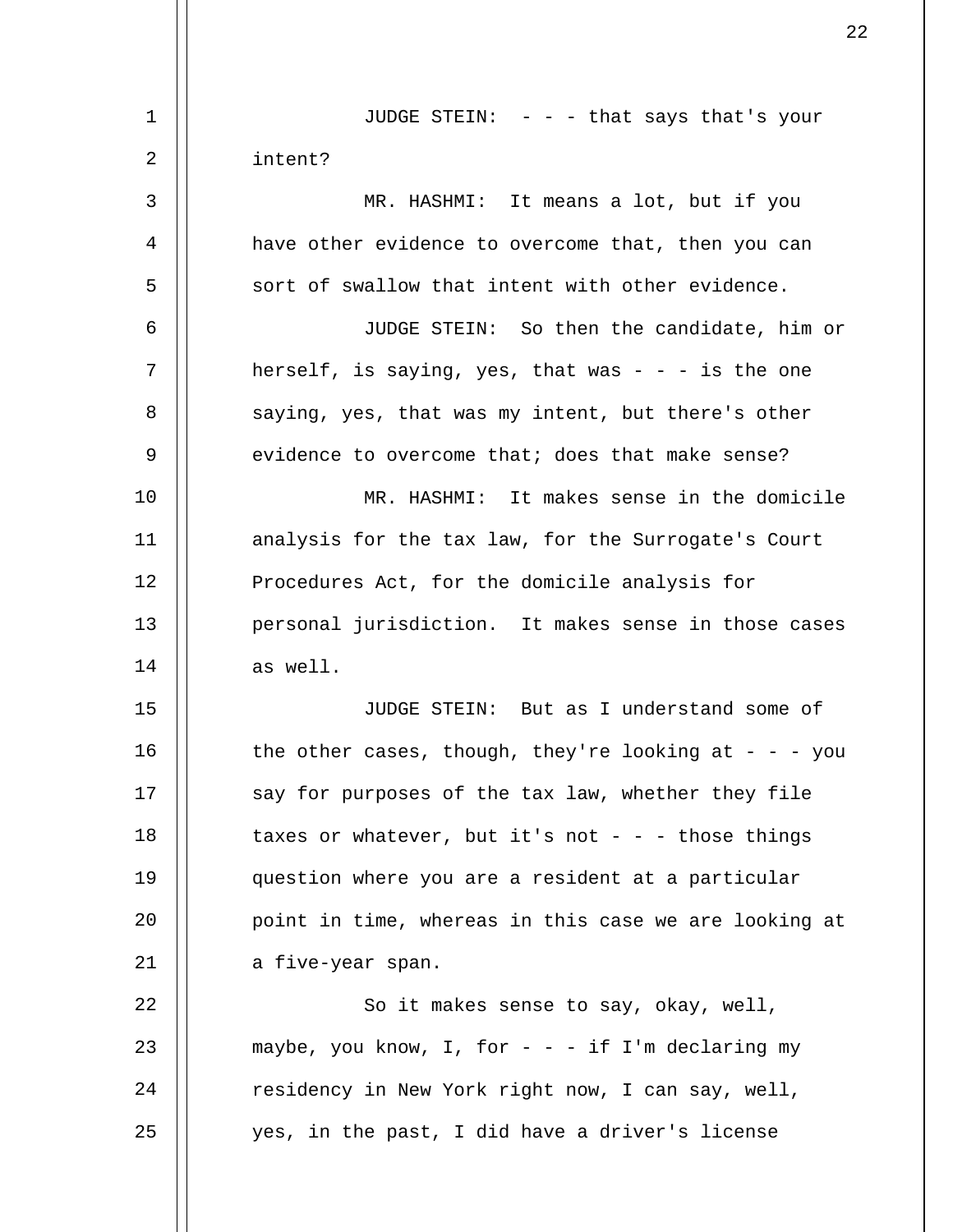1 2 3 4 5 6 7 8 9 10 11 12 13 14 15 16 17 18 19 20 21 22 23 24 25 somewhere else, I did, you know - - - I did register to vote or whatever, but when you are looking at when you have a Constitutional requirement that says, for this entire five-year period this must have been your residence, doesn't it - - - doesn't it make sense that if you  $- - i$  if you disclaim that, if you declare someplace else to be your residence during that time, you've broken the chain? MR. HASHMI: Well, then we open the door to driver's licenses, again - - - JUDGE FAHEY: But see, those are all  $-$  those aren't actual disclaimers of residency. I think that's the point that's being made here. You see the distinction? A driver's license, a kid going to school somewhere else, these are  $- -$  - these are modern realities of the kind of society we live in, and the five-year rule, maybe in this modern reality, doesn't exactly fit, but it's a Constitutional rule, and so I think the enforcement of it is pretty straightforward. But it's  $- - i$ t's  $- - 1$  guess is the affidavit that makes it, it's not just the residency question; it's the affidavit, the actual declaration that concerns me.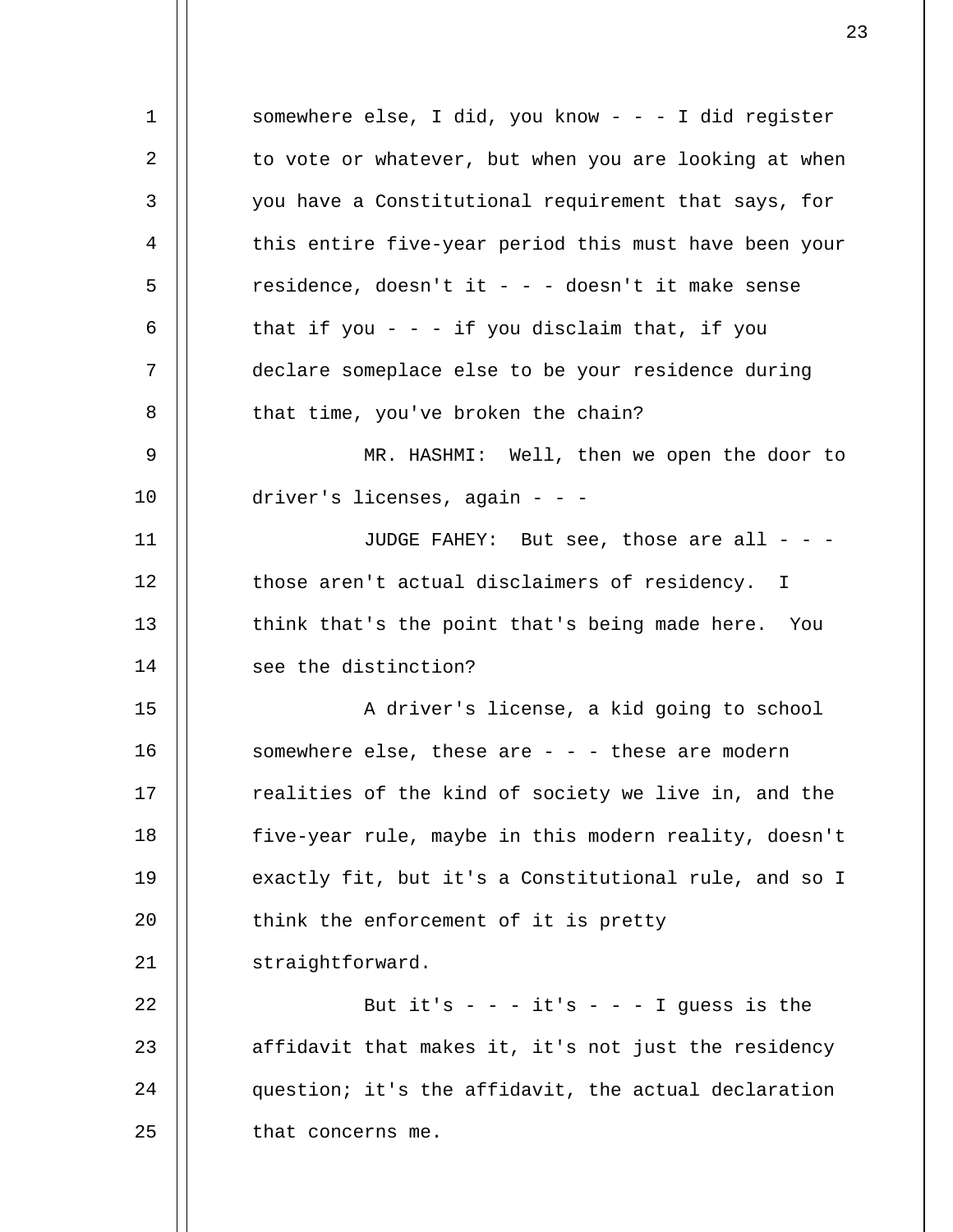| $\mathbf{1}$ | MR. HASHMI: Your Honor, I would respond               |
|--------------|-------------------------------------------------------|
| 2            | that although counsel presents a hyperlink to what is |
| 3            | the 2016 version of what was possibly filled out, we  |
| 4            | have nothing in evidence, and it was their duty to    |
| 5            | put on clear and convincing evidence that Mr.         |
| 6            | Glickman was essentially abandoning, specifically     |
| 7            | abandoning New York State as his residence.           |
| 8            | JUDGE FAHEY: I see.                                   |
| 9            | MR. HASHMI: And that was never put into               |
| 10           | evidence. We don't know what he signed or if he       |
| 11           | signed anything at all.                               |
| 12           | JUDGE FAHEY: Okay.                                    |
| 13           | CHIEF JUDGE DIFIORE: Thank you, sir.                  |
| 14           | MR. HASHMI: Thank you.                                |
| 15           | CHIEF JUDGE DIFIORE: Mr. Ciampoli.                    |
| 16           | MR. CIAMPOLI: By way of housekeeping,                 |
| 17           | we've alternatively, on the cross-appeal, made a      |
| 18           | motion for leave. We think that issue is equally      |
| 19           | important, and it's decided the same way.<br>It's     |
| 20           | decided by the words of the Second Department that    |
| 21           | were affirmed by this court in Thompson, which is     |
| 22           | that having registered in one county and voted in one |
| 23           | county, you may not be heard to say that you didn't   |
| 24           | really live there.                                    |
| 25           | JUDGE ABDUS-SALAAM: Counsel, is this                  |
|              |                                                       |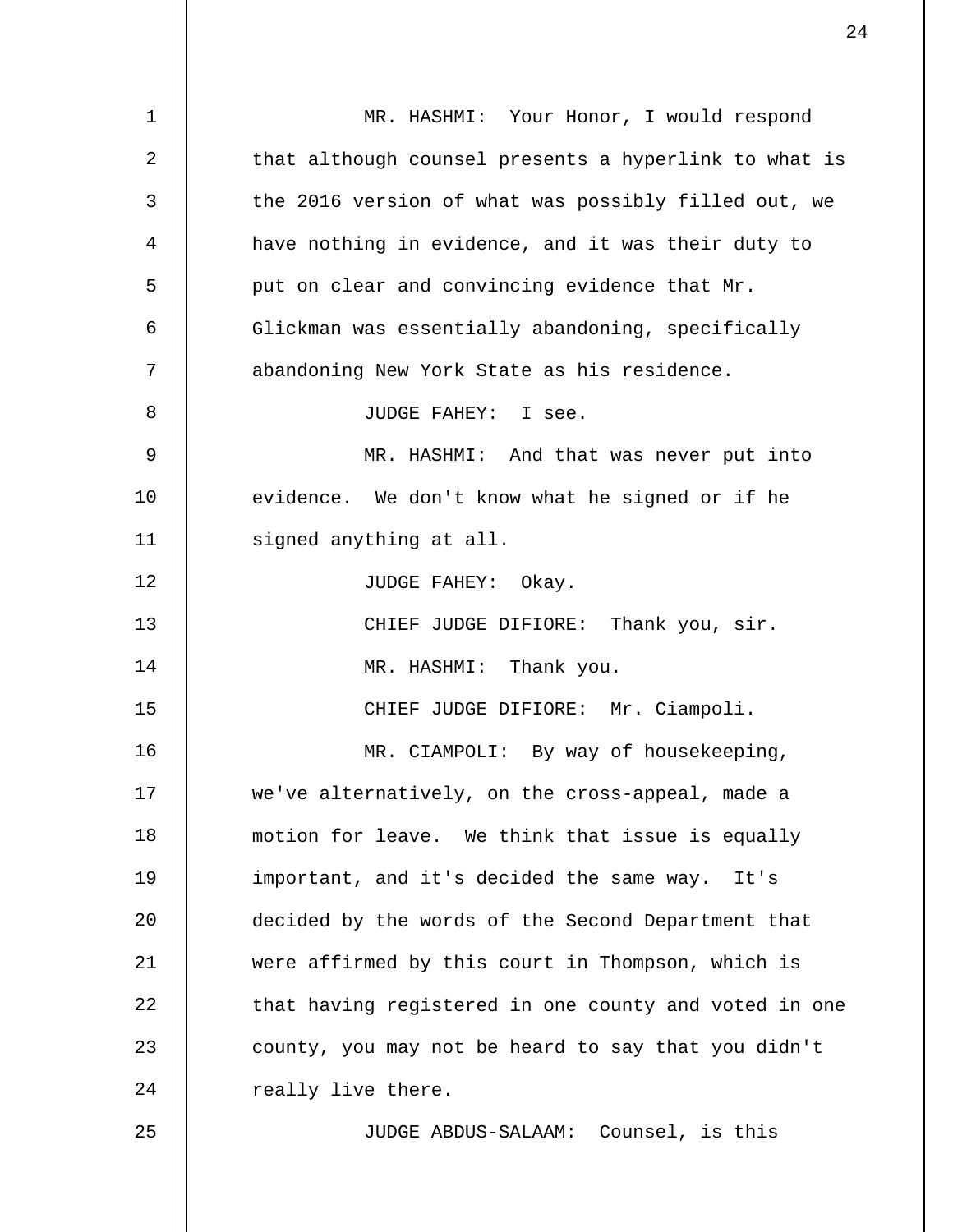1 2 3 4 5 6 7 8 9 10 11 12 13 14 15 16 17 18 19 20 21 22 23 24 25 really an evidentiary problem that you didn't produce enough evidence to show clear and convincingly that Mr. Glickman had abandoned New York as his residence? MR. CIAMPOLI: Well, hold on, let's - - - I believe by voting there, by registering there  $-$  and we know he registered there, and we know he voted there, because on page 270 of the record, "Question: And you voted?" "I thought that I voted," here comes the good part, "yes." He voted; he admitted he voted there. He admitted that he registered there, even though he didn't - - - he claimed that he didn't know what the registration requirements were. What he's saying is, I didn't read the form before I signed it and filed it with the public agency. Now, if you want to believe that, you could believe that. This is not an unsophisticated man; this is a man who had a master's degree in government and public policy. This is a man who had worked for the Congress of the United States, for a police department, and had  $- -$  - by his own words, had established a not-for-profit corporation to encourage political participation which included registering people to vote. But he didn't know what he did, and we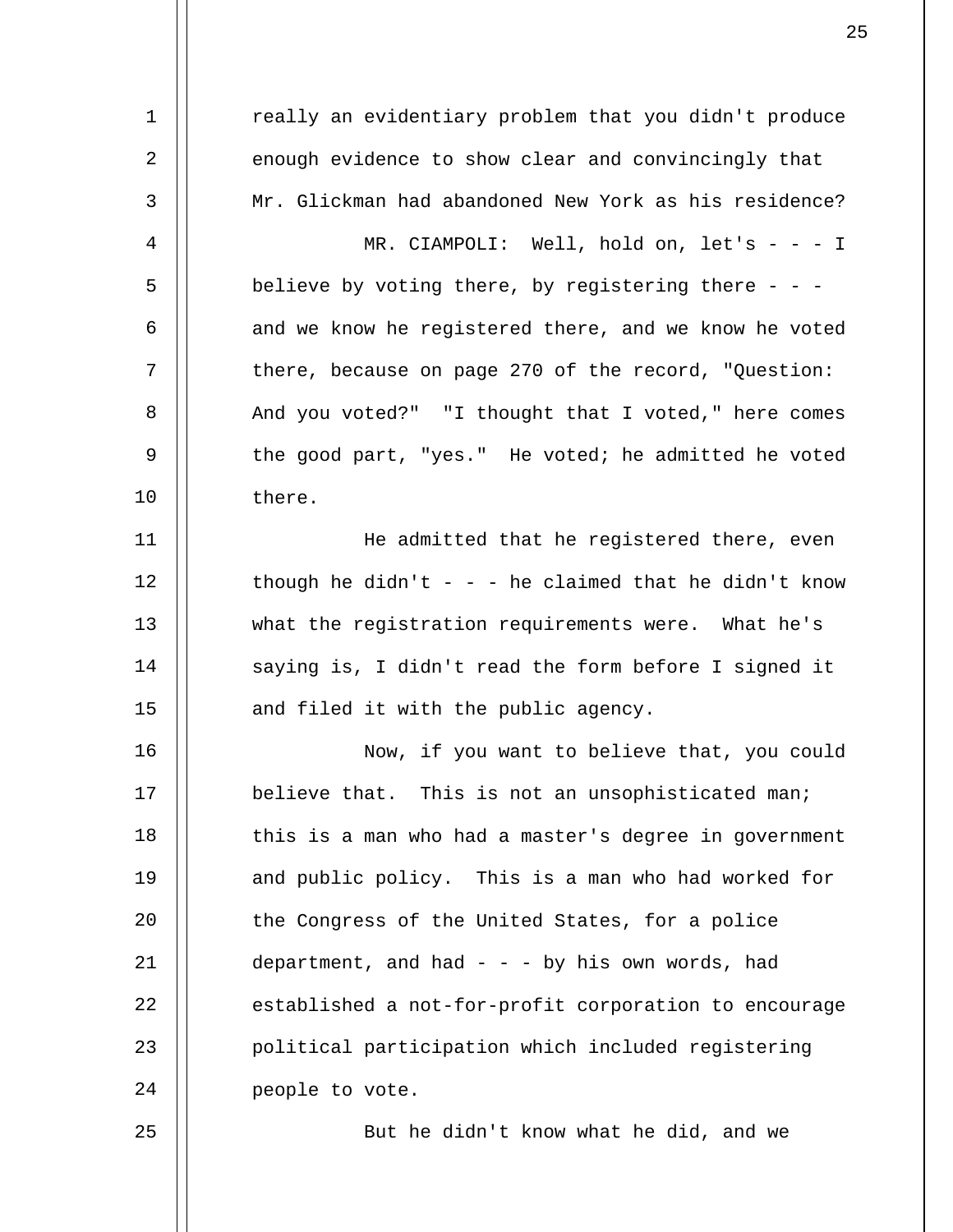| $\mathbf 1$ | heard it here in this argument. He didn't remember         |
|-------------|------------------------------------------------------------|
| 2           | voting? Well, he remembered voting. He said, yes,          |
| 3           | and then he realized what he said, and he tried to         |
| 4           | work his way back.                                         |
| 5           | Let's not be fooled; let's protect the terms of            |
| 6           | our Constitution, let's protect the decisional law of this |
| 7           | court, and let's have a ruling that he had to be a         |
| 8           | resident of New York State for five continuous years.      |
| 9           | His case parallels the case that was made in               |
| 10          | Bourges v. LeBlanc in 2002. The candidate said he was      |
| 11          | born here, he was raised here, he would go back to visit   |
| 12          | his parents here, he was educated in California, he        |
| 13          | decided to stay, he registered, he voted there. And then   |
| 14          | he came back and he registered here. Okay.                 |
| 15          | The Court of Appeals took what I read to you               |
| 16          | from the Constitutional minutes and applied it. If you     |
| 17          | read those minutes, you can substitute the words           |
| 18          | Washington, DC for San Francisco, and it gives you the     |
| 19          | result; it gives you the intent of the framers. If we      |
| 20          | want to amend the Constitution - - -                       |
| 21          | JUDGE RIVERA: In that case - - -                           |
| 22          | MR. CIAMPOLI: $-$ - $-$ there are ways to                  |
| 23          | amend the Constitution.                                    |
| 24          | JUDGE RIVERA: $- - i n$ that case, if the                  |
| 25          | person going back and forth, if the person has             |
|             |                                                            |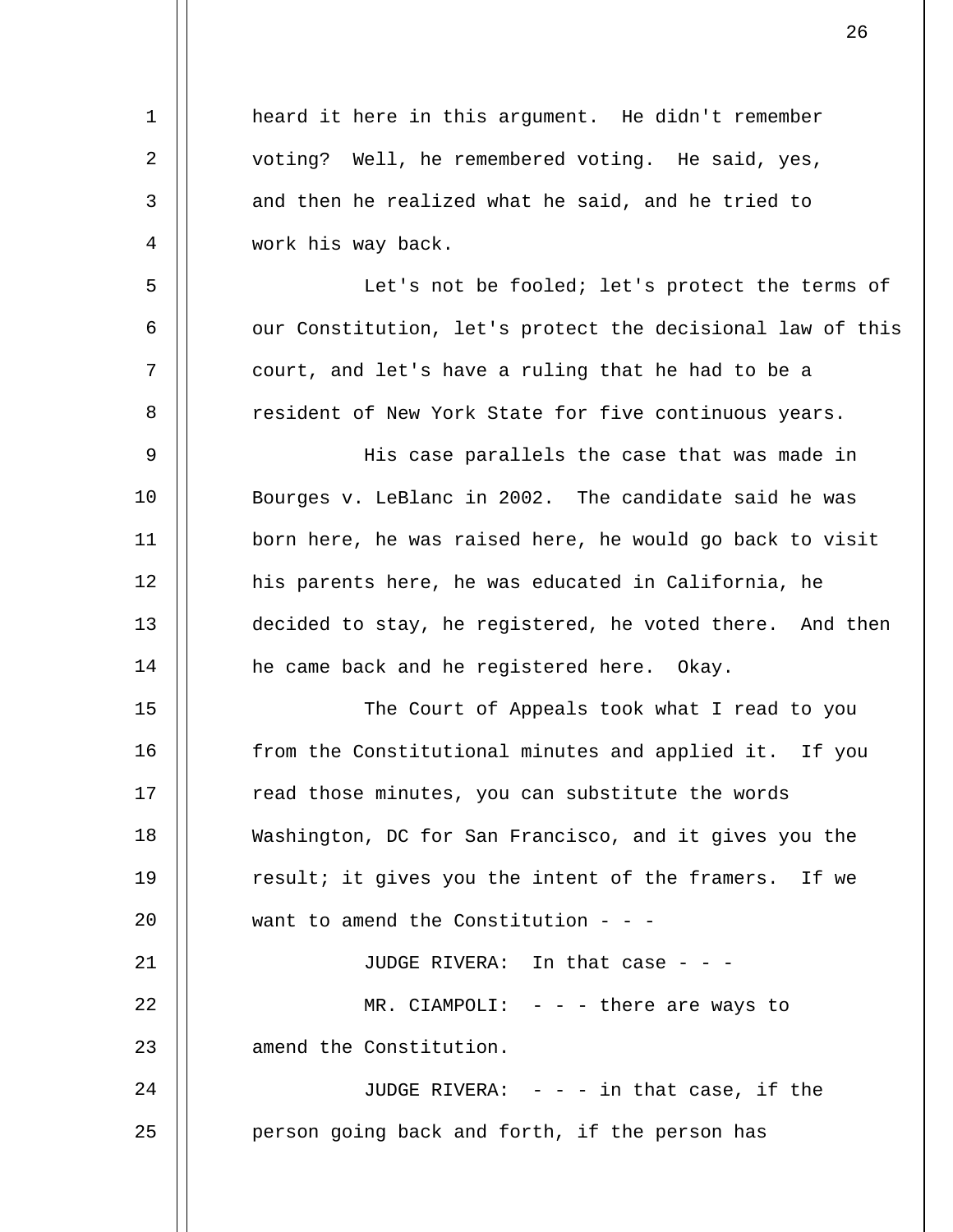| 1    | property in New York - - -                           |
|------|------------------------------------------------------|
| 2    | MR. CIAMPOLI: The framers didn't - - -               |
| 3    | JUDGE RIVERA: - - - he has ties that keep            |
| 4    | him coming back.                                     |
| 5    | MR. CIAMPOLI: The framers didn't say that;           |
| 6    | they said he moved there. Okay. This goes further.   |
| 7    | This was filing a statement with the Washington, DC  |
| 8    | Board of Elections which renounced - - - and the     |
| 9    | statute is, as was observed earlier, particularly    |
| 10   | tough on Mr. Glickman. It says you must disavow your |
| 11   | domicile in any other state for electoral purposes.  |
| 12   | He did it. He walked out. He now came back in 2015   |
| 13   | and registered in Tonawanda. Five years from that    |
| 14   | date, he could run for the senate again.             |
| 15   | Thank you, Your Honors.                              |
| 16   | CHIEF JUDGE DIFIORE: Thank you.                      |
| $17$ | (Court is adjourned)                                 |
| 18   |                                                      |
| 19   |                                                      |
| 20   |                                                      |
| 21   |                                                      |
| 22   |                                                      |
| 23   |                                                      |
| 24   |                                                      |
| 25   |                                                      |
|      |                                                      |